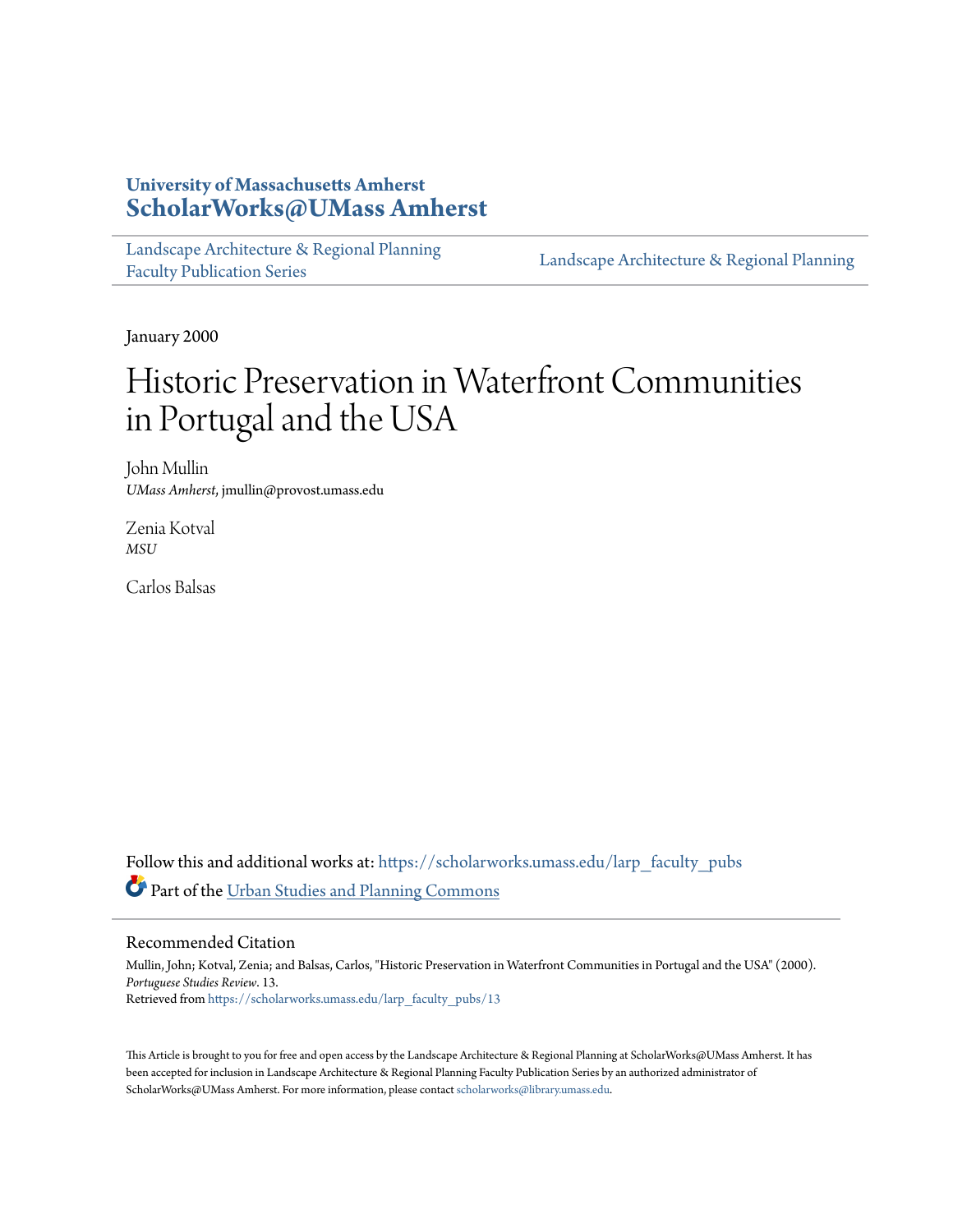# *Historic Preservation in Waterfront Communities in Portugal and the USA*

# Carlos Balsas; Zenia Kotval; & John Mullin

# **Introduction**

Portugal's seaport communities areundergoing substantial change. Once protected by the nation's closed economy and restrictions to cultural adaptation, they are now required to face increased competition, shifting markets, the need for increased efficiency and for new infrastructural systems. In addition to all this, the uses of those seaports need to be examined: will they be centers for fishing, freight activities or have mainly tourist functions? Clearly, the Portuguese seaports of tomorrow will not be the same as they are today. While seaport planners struggle with these issues, it is essential that they identify, protect and enhance those elements of the harbors that are important to the nation's patrimony. Indeed, too often, countries in the midst of rapid change ignore those elements and frequently regret their actions at a later time. This paper is a call for a set of actions to insure that these special places are protected. This paper is based on our experience in harbor planning in Portugal and in the United States. In Portugal we have undertaken research on port development in Oporto, Viana do Castelo, Aveiro, Settibal and Figueira da Foz. In the United States we have researched port development in Providence, Gloucester, New Bedford, Fall River and more than ten small port communities. In addition, we have also conducted library and archival research on harbor development, and interviewed key port development planners on both sides of the Atlantic.

The paper consists of three parts. In Part One, we define the term historic preservation from the perspectives of the United States, Portugal and the European Union and compare the various interpretations. This is important because these perspectives frequently define priorities. For example, in the United States, "nationally significant structures" are treated with more respect than "locally significant buildings." The historic timeframe is also important, for example: a 200-year-old structure in Portugal, given its 800-year history, may have little support in terms of preservation while in America it would be considered a treasure. We will also concisely explain the powers, approaches and incentives that are found in each country. The net result of this section is a framework where comparisons can be made. In Part Two, we examine four case studies where historic preservation actions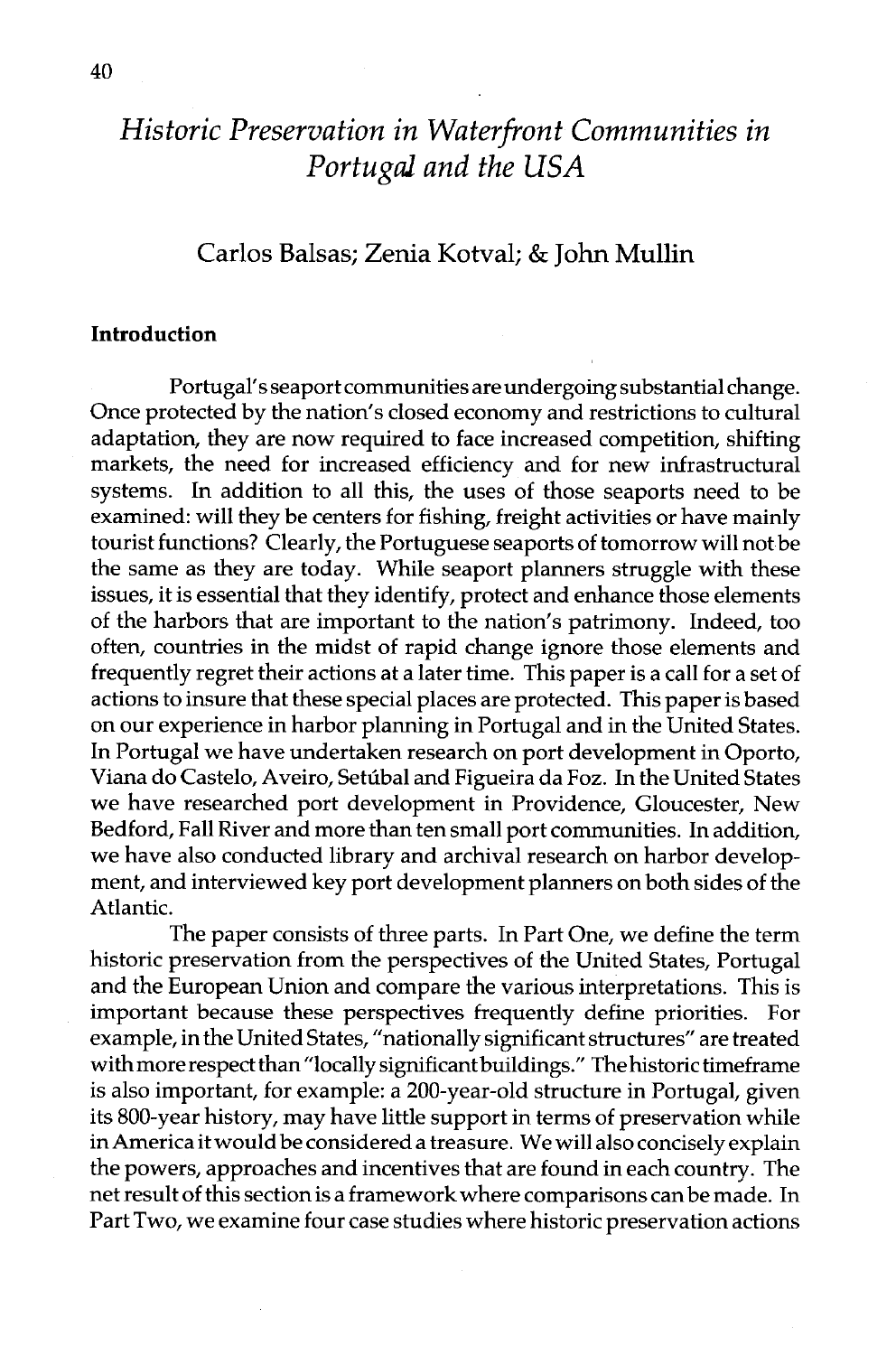have taken place. Two of these case studies are in the US and two are in Portugal. In the US, Gloucester and New Bedford, Massachusetts were selected due to the fact that they are two of the most significant fishing ports in the United States, they are undergoing changes, they are rich in history, and perhaps most interestingly, they are home to a large number of people of Portuguese ancestry1. The Portuguese examples center on Viana do Castelo and Aveiro. These cities are revitalizing their waterfronts as changing tastes, competition and fishing restrictions require that they be repositioned to insure economic prosperity. Again, the emphasis is upon the response of city planners to the Portuguese historical legacy. Finally, in Part Three, we answer some critical questions geared toward the importance of historic preservation and we also offer a set of lessons learned that can be valuable to preservationists on both sides of the Atlantic.

# I. Defining Historic Preservation

As Murtagh so well recognizes: "The first thing anyone interested in preservation must know is how to talk about the subject."<sup>2</sup> Historic preservation means different things to professionals, politicians and property owners. It is also a concept that varies from country to country. In the United States the most common terms associated with historic preservation are conservation, restoration and reconstruction. In Portugal these terms are salvaguarda, rehabilitação and renovação. At the European Union level, professionals use the term cultural heritage<sup>3</sup> to speak about preservation. In a broad sense, the term historic preservation refers to conserving portions of the urban or natural environment which have historic architectural or cultural significance. It encompasses the range of strategies by which historic structures are maintained, managed and manipulated. $4$  The three major reasons for all these terms are: firstly, a reflection of the multidisciplinary professional body that works in this area (architects, planners, historians, economists, etc.); secondly, the evolution of preservation movements throughout the time (and geographical region); and lastly, the different pieces of legislation that frame the working environment of those professionals.

# Historic Preservation in the United States of America

In America, "the first motives behind the earliest preservation efforts were neither artistic nor intellectual."<sup>5</sup> They were patriotic and grew up from grass roots efforts in an unorganized way. Ann Cunningham's crusade to save Mount Vernon in 1853 is commonly mentioned as one of the first preservation efforts in the USA. In the early days, the emphasis was on landmarks of historical and cultural value. Throughout the late nineteenth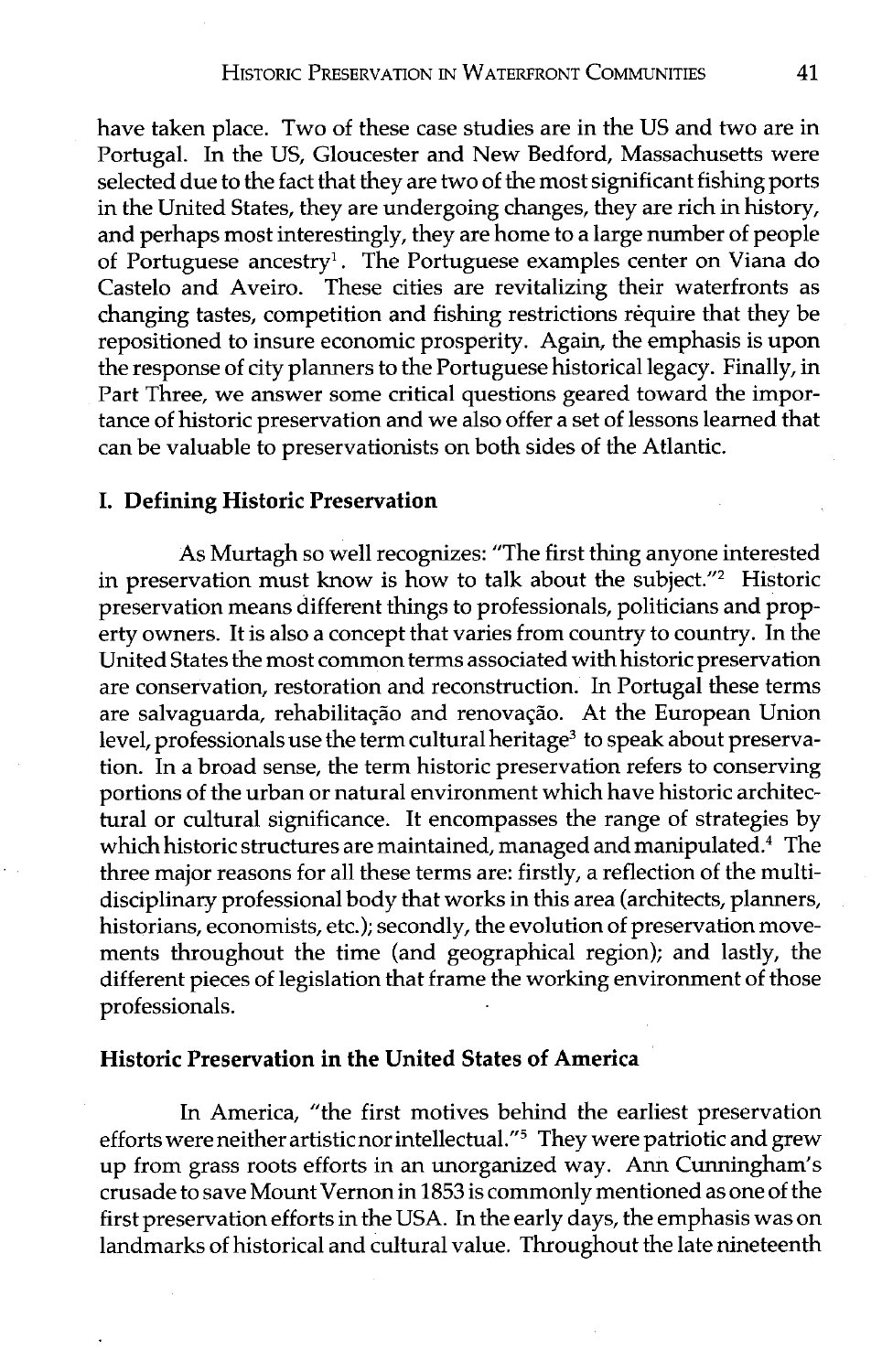and early twentieth century many local historical societies were formed to save individual structures or sites. Although up to 1930, Federal involvement in pregervation was minimal, the National Park Service was created in 1916 as a result of the intense lobby of the Sierra Club members. In 1935, the passage of the Historic Sites, Building and Antiquities Act was aimed at fostering a national policy to preserve for the public use historic sites, buildings and objects of national significance. $6$ 

In 1949, the National Trust for Historic Preservation (NTHP) was created as a private, nonprofit organization dedicated to "protecting the irreplaceable" and to furthering the preservationist cause. The NTHP has just celebrated its 50<sup>th</sup> anniversary with a conference in Washington D.C. dedicated to the theme "Saving America's Treasures." Much of its emphasis is on encouraging local groups, offering technical advice, and lobbying for preservationist causes in state and national governments.<sup>7</sup> After World War 11, government and the private sector felt a strong need to cooperate with each other on preservation issues. This need was stimulated by the pervasive effects of two major federal programs: the interstate highway system and the urban renewal movement. These two programs were causing major social displacement and widespread obliteration of visual landmarks, especially in cities. With the National Historic Preservation Act of 1966, preservation efforts were decentralized to the state level. Matching grants up to fifty percent of projected costs were made available to state historic offices. This Act also enabled the creation of a National Register of Historic Places.

However, historic preservation, as the majority of planning activities, takes place at the local level. Due to federal requirements, all states now have a State Historic Preservation Officer (SHPO) which is required "to make inventories, nominate eligible properties to the National Register, prepare a statewide historic preservation plan and provide public information and technical assistance", among other duties. Since 1966 different funding mechanisms have been put in place, in addition to federal tax incentives, there are also state incentives that vary and take many different forms among the states. There are, however, basically six taxation methods used to encourage historic preservation: "exemption, credit or abatement for rehabilitation, special assessment for property tax, income tax deductions, sales tax relief, and tax levies." At the present time, governments at all levels have a greater involvement in preservation than ever before. $^8$ 

#### **Historic Preservation in Portugal**

In Portugal, awareness about preserving buildings for their aesthetic value and as reminders of the past can be traced back to the independence of the country in the twelfth century. The early efforts were con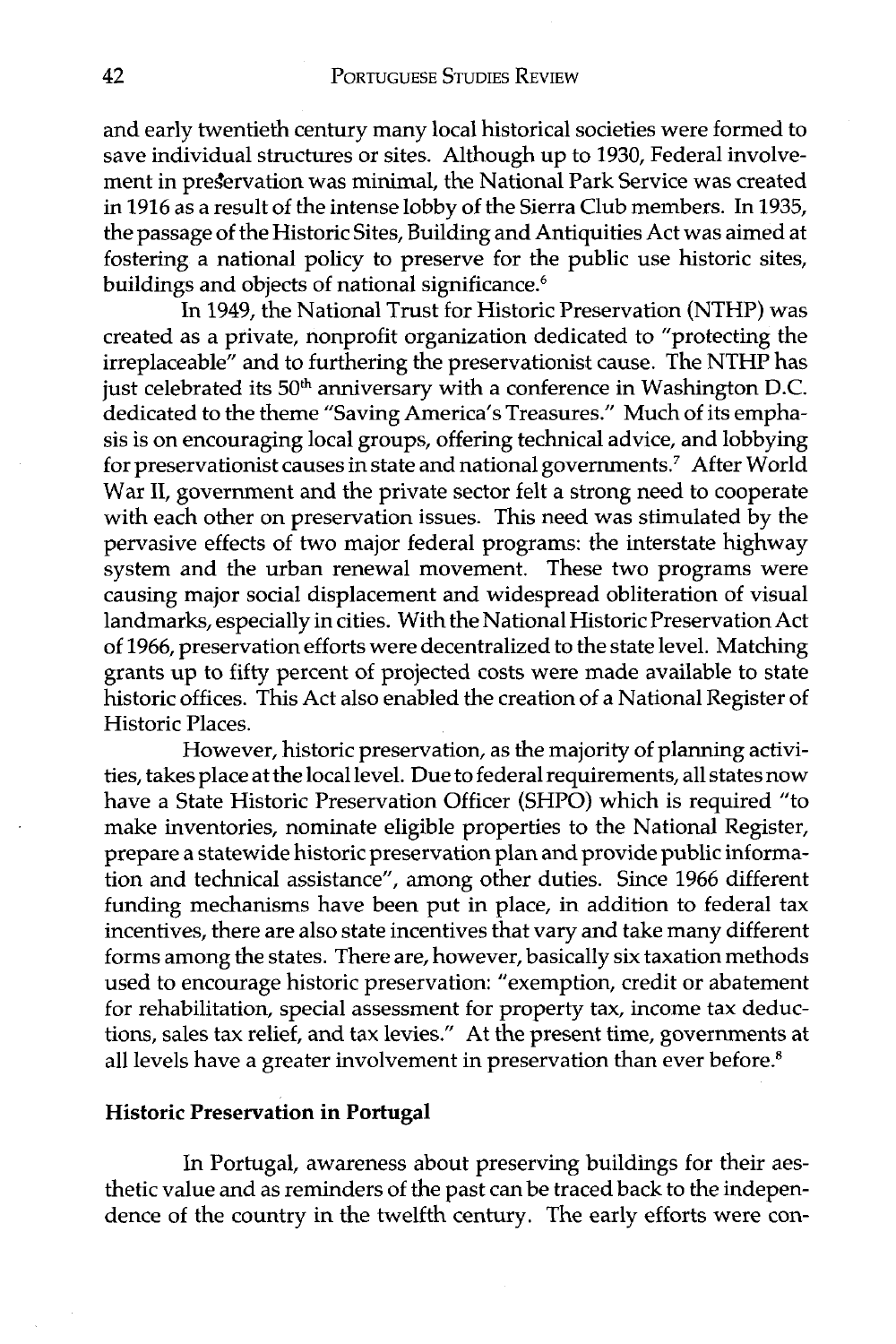ducted by Royal Laws or by the initiative of individuals and the selection criteria was mainly the conservation of walls by Christian kings for defense purposes. During the Renaissance period, preservation of monuments was undertaken with the main objective of affirming the country's cultural identity and political prestige.<sup>9</sup> As in other countries, the safeguard of monuments followed mainly historic and archeological criteria.

The first list of monuments dates back to 1880. Although never officially approved, this inventory was used as a reference until the beginning of the  $20<sup>th</sup>$  century. The first official list of national monuments appeared only in 1909. From then on, the government had a list of priorities for funding the restoration of national monuments.<sup>10</sup> The main legislation pieces relating to the protection of the architectural heritage are the Law Decrees: 20985 of March 7,1932; 2032 of June 11,1949; 13/85 of July 6,1985 and 106-F / 92 of June 1,1992. These last two, in particular, made significant changes to the protection system, through a flexible decentralization of the responsible services for historic preservation."

Table 1. Depicts the evolution of systematic approaches to cultural and historic preservation in Portugal during the 20<sup>th</sup> century. This evolution of the historic preservation movement in Portugal shows an increasing interest in cultural and historic buildings and landscapes as resources. Criteria have become more comprehensive and address the complex social values existing in cultural landscapes; thus, classifications still emphasize the dominant cultural and historic contexts. Integration and adoption of international charters also took place in Portugal as the country became actively involved with the world wide preservation organizations, such as the Council of Europe, the International Council on Monuments and Sites (ICOMOS) or the United Nations Educational, Scientific and Cultural Organization (UNESC0).12

In Portugal, the Ministry of Culture (State Secretariat for Culture) has general responsibility for the country's cultural heritage. However, it is the Portuguese Institute for the Architectural and Archaeological Heritage (Instituto Português do Património Arquitectónico e Arqueológico, IPPAR), which co-ordinates central-government action to promote the conservation and enhancement of patrimony.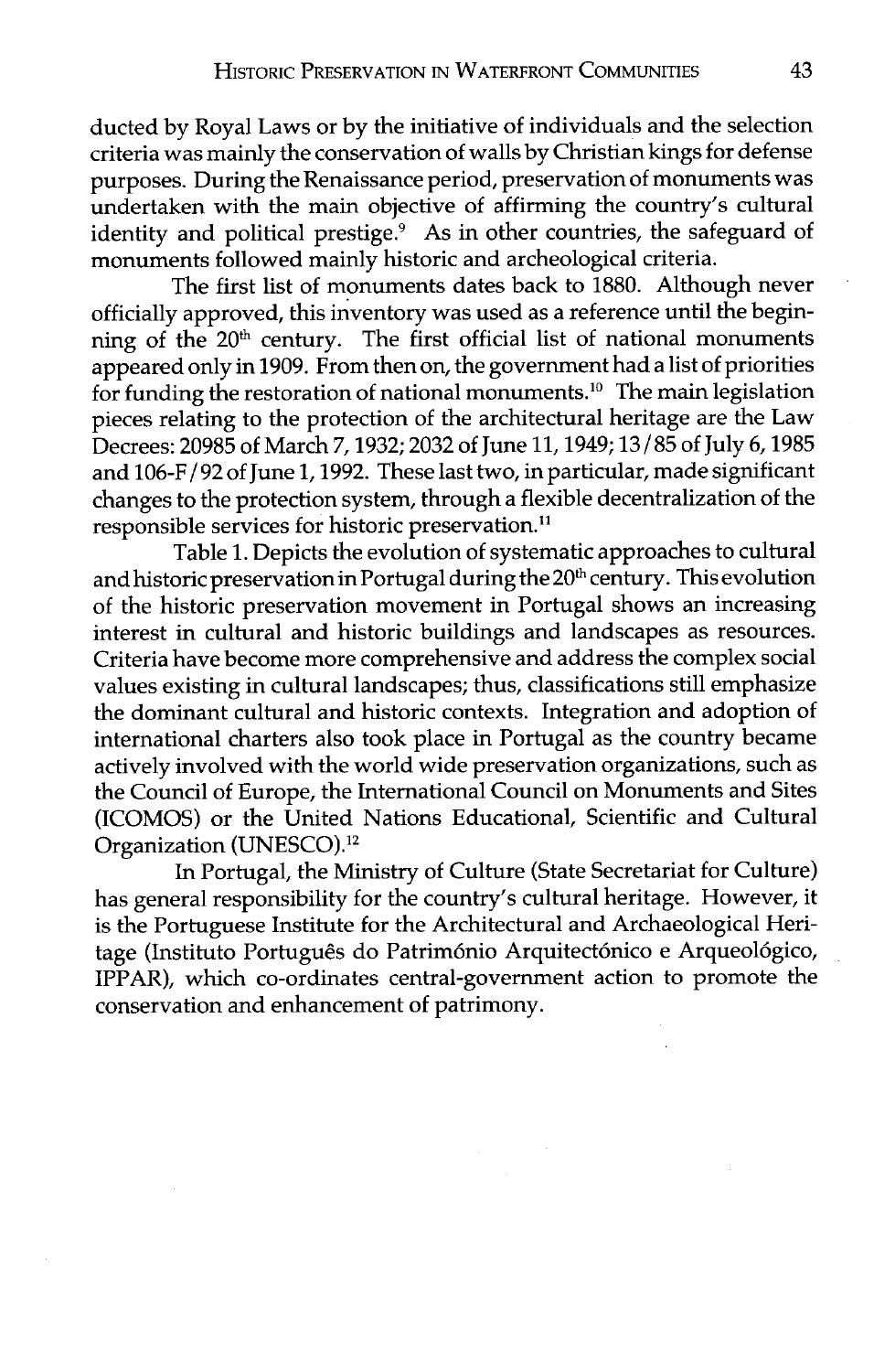| Table 1. Evolution of systematic approaches to cultural and historic preservation in Portugal <sup>13</sup> |                                                                                                             |                                                                                      |                                                                                                                                    |  |
|-------------------------------------------------------------------------------------------------------------|-------------------------------------------------------------------------------------------------------------|--------------------------------------------------------------------------------------|------------------------------------------------------------------------------------------------------------------------------------|--|
| DATE                                                                                                        | EFFORTS/<br><b>DOCUMENTS</b>                                                                                | OBJECTIVES                                                                           | CRITERIA                                                                                                                           |  |
| 1909                                                                                                        | - Ministry of Public Works                                                                                  | - First official inventory                                                           | - Historic period<br>- Type<br>- Function                                                                                          |  |
| 1929                                                                                                        | - General Directorate of<br>National Monuments                                                              | - Restoration works                                                                  | - Bringing a "pure"<br>style to monuments                                                                                          |  |
| 1932                                                                                                        | - Legislative tools:<br>1. National Monument<br>2. Property of Public<br>Significance<br>3. Municipal Value | - Classification, preservation<br>and allocation of funds<br>for restoring buildings | - Historic periods<br>- Architecture<br>- Art history<br>- Military, clerical<br>architecture                                      |  |
| 1949                                                                                                        | - Law decree 2030/49                                                                                        | - Protection and conservation<br>of municipal sites                                  | - Archeological,<br>historic, artistic and<br>landscape sites                                                                      |  |
| 1950                                                                                                        | - Social Movements                                                                                          | - Critics of official<br>preservation and<br>restoration efforts                     | - Local power<br>- Valuing renaissance<br>and baroque<br>- Valuing vernacular                                                      |  |
| 1964                                                                                                        | - VENICE Charter/<br>International                                                                          | - Reviewing criteria<br>for historic restoration                                     | - Groups of<br>buildings/historic<br>districts<br>- Maintenance of dif<br>ferent architectural<br>features in the same<br>building |  |
| 1973                                                                                                        | - Law decree 8/73<br>(Urban Renovation Site Plans)                                                          | - Renovation of buildings                                                            | - Safety and aesthetic<br>conditions of<br>buildings or group of<br>buildings                                                      |  |
| 1976                                                                                                        | - Protected landscape law<br>decree:<br>1. National Parks<br>2. Natural Parks<br>3. Sites                   | - Protection of cultural<br>landscapes and sites                                     | - Rural landscapes<br>with aesthetic.<br>ecological and<br>cultural/vernacular<br>value                                            |  |
| 1979                                                                                                        | - BURRA Charter                                                                                             | - Cultural significant criteria                                                      | - Social and ethnic<br>groups                                                                                                      |  |
| 1981                                                                                                        | - FLORENCE Charter                                                                                          | - Principles for garden<br>restoration                                               | - Built and natural<br>features<br>- Meanings<br>- Garden art history                                                              |  |
| 1984                                                                                                        | - First program for<br>historic gardens                                                                     | - Preservation and<br>restoration of historic<br>gardens                             | - Garden<br>art history                                                                                                            |  |
| 1991                                                                                                        | - Archeological map of<br>Portugal                                                                          | - Official list of archeological<br>valuable sites                                   | - Historic periods<br>- Integrity                                                                                                  |  |

The Directorate General for Buildings and Monuments of National Importance (Direcção Geral dos Edifícios e Monumentos Nacionais, DGEMN) is responsible for the management of monuments. At the re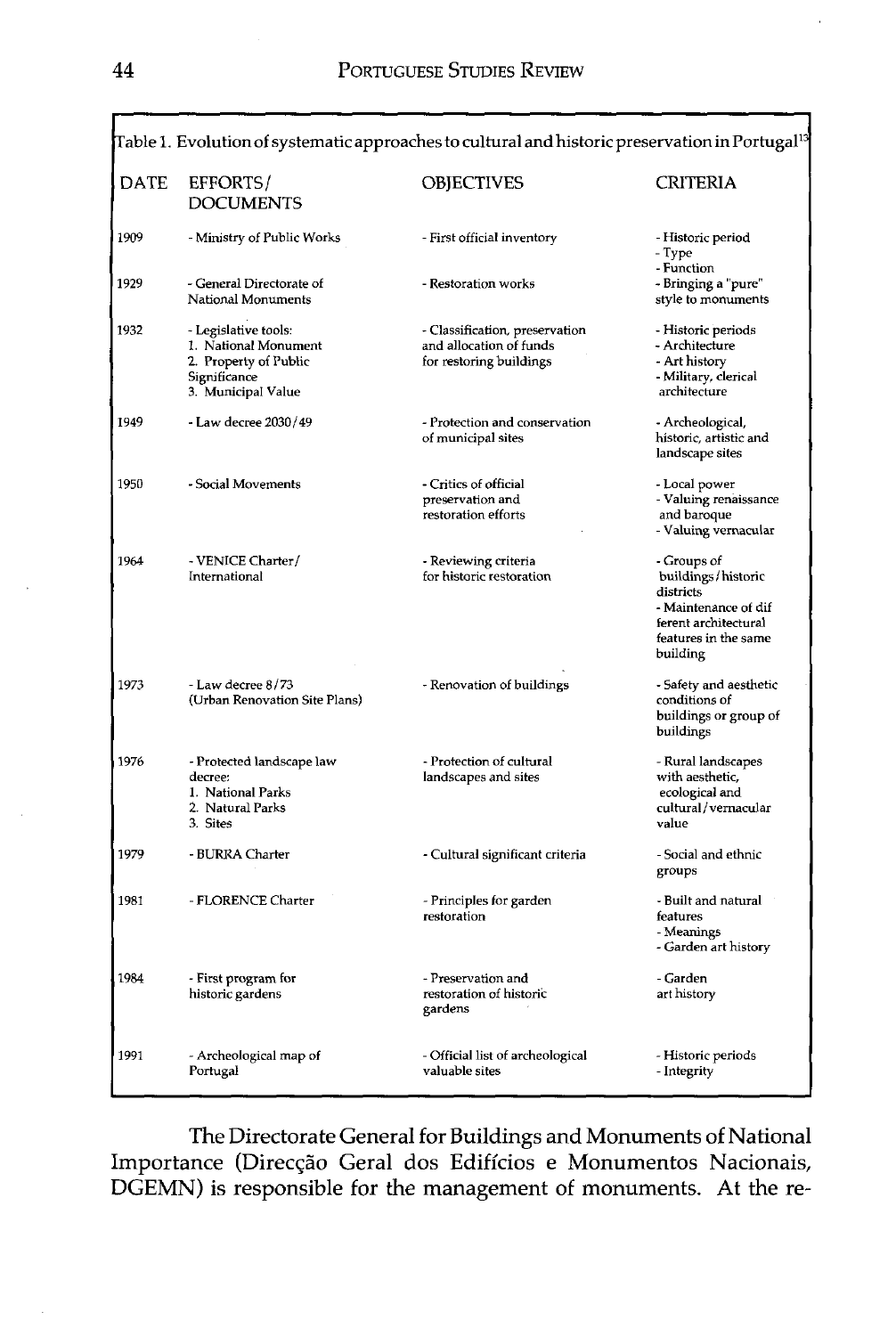gional level, municipal authorities have a statutory duty to "promote the classification of cultural property which is situated in the area for which they are responsible."<sup>14</sup> At the national level, immovable items are classified as being "of cultural value" by an order of the State Secretary for Culture, drawn up by the IPPAR. The State Secretary for Culture (who has first sought the opinion of local and regional authorities) defines special conservation areas for groups of buildings and sites. Any plan to classify immovable items of local value must be submitted to the regional offices of the State Secretariat for Culture (in Lisbon, Oporto, Coimbra, Évora and Faro). According to an official publication by the IPPAR, a total of 2,712 immovable properties were classified at national level and 2,610 applications for classification were being examined.15

For works on publicly owned monuments there is a central government investment and development expenditure program<sup>16</sup> (Plano de Investimentos e Despesas de Desenvolvimento do Administração Central, PIDDAC). Private schemes normally are implemented by foundations, some of which manage major cultural establishments. Examples are the Discovery Foundation, which manages the Belem Cultural Center, and the San Carlos National Theatre Foundation. Another institution with which IPPAR has co-operative relations includes Portugal's largest bank, the Caixa Geral de Depósitos, which has developed the "Culture-Gest." State aid with restoration work on privately owned monuments is entirely dependent on the circumstances (importance of the monument concerned and the owner's financial situation). There are legislative packages that contemplate a special scheme for participation in the rehabilitation of rented (or owned) buildings, such as: the Regime Especial de Comparticipação na Recuperação de Imóveis Arrendados, RECRIA. Under this program, incentive grants are made available by the central government and municipal authorities to rehabilitate and conserve homes and other buildings in disrepair. Fiscal measures to foster the conservation of monuments exist in Portugal in the following areas: income tax, wealth tax, local taxes, inheritance tax and Value Added Tax (VAT).17

#### **Historic Preservation in the European Union**

At the European Union level, cultural heritage is'recognized as a specific field of action that needs to be preserved and made more easily accessible to the public. While political activities in the field of Urban Policy date back to the 1960s, only in 1997 the European Urban Policy reached the implementation phase with the Commission's Communication: "Towards an Urban Agenda in the European Union." This publication has increased debate at the European Union level and in the member states on urban challenges and possible actions that can be undertaken by the European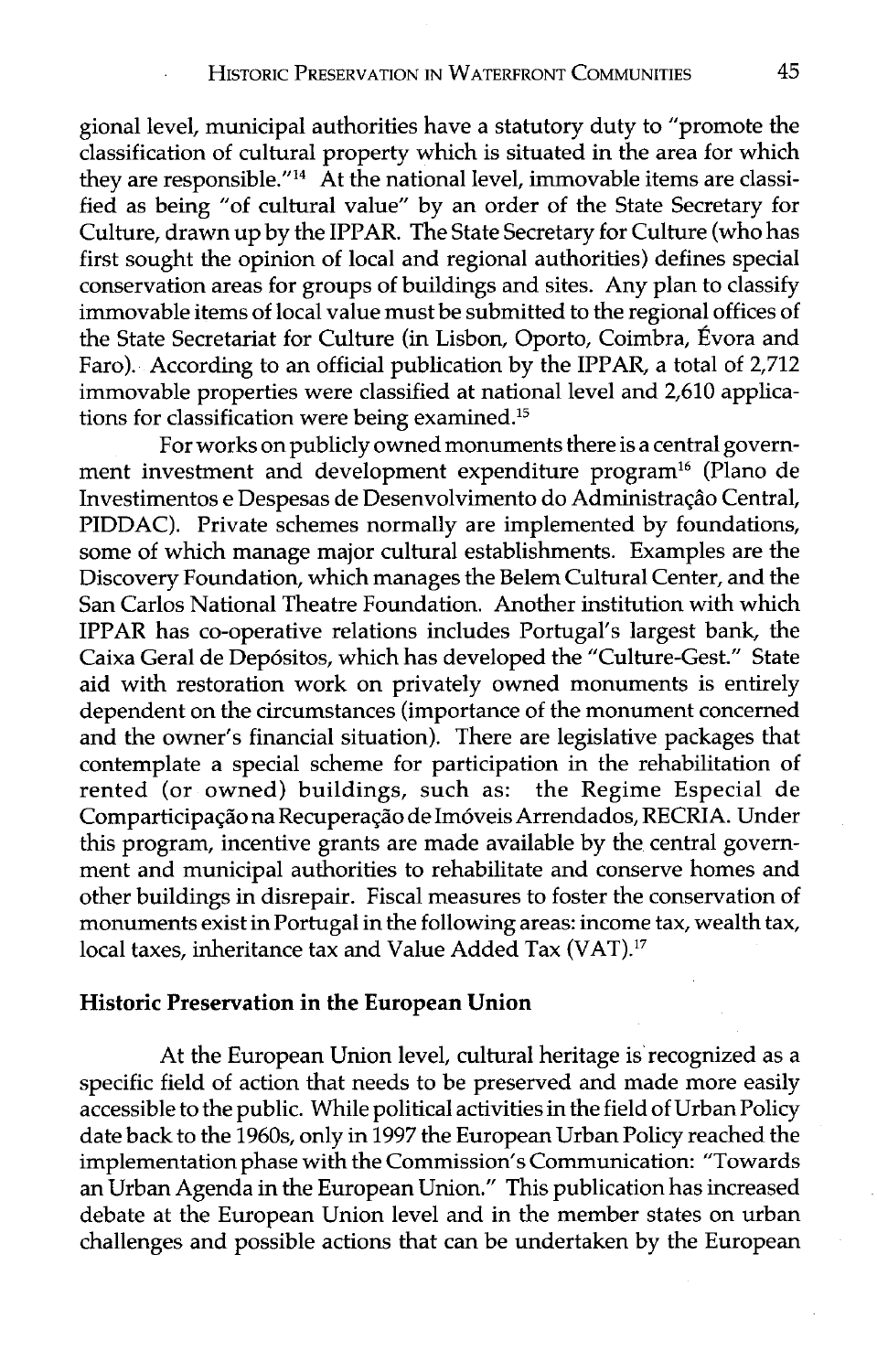Union.<sup>18</sup> In the Cultural heritage arena, the Raphael Program was adopted in 1997 under the Fourth Framework Program for a four-year period (1997-2000). The aim of this program is to encourage cooperation between the Member States in the area of cultural heritage with a European dimension. It is intended to support and complement member states' actions aimed at representing national culture, highlighting the shared cultural heritage while respecting national and regional diversity. Under this program, Community funding may amount up to 50 percent of the total project cost. This program has already supported more than 200 projects over the last three years (1997-1999). For the fiscal year 1999, 58 projects have been chosen to receive a global amount of about 6 million US dollars. The Raphael Program is expected to be incorporated into the "Culture 2000 Program, which will be an integral part of the Fifth Framework Program for the next funding cycle (1998-2002).<sup>19</sup>

In terms of powers, the European Commission and the Parliament are responsible for defining preservation policies, establishing the amounts of money and setting the parameters for these policies. Under the Fifth Framework Program, the Directorate General DG XI1 is responsible for coordinating the thematic area "Energy, Environment and Sustainable Development." One of its sub-areas deals with the program "Protection, Conservation and Enhancement of European Cultural Heritage." The aim of this program is to identify and assess the damage to both movable and immovable cultural heritage with particular emphasis on solutions and evaluations of its protection, conservation, enhancement and accessibility. This program will fund projects in three sub-areas: "1. Improve damage assessment on cultural heritage; 2. Development of conservation strategies; and 3. Foster integration of cultural heritage in the urban setting." The approach being promoted by the commission is to first develop a worthwhile project which is of European importance (focus on partnerships) and then to seek funding under one of the pre-established program categories.<sup>20</sup> At a recent congress in Aveiro, the Portuguese Ministry of Culture made public the intention to appropriate about \$10 million of European Union funds for cultural heritage projects in Portugal until 2006.<sup>21</sup>

The Council of Europe has also been having a crucial role in promoting preservation efforts. The Cultural Heritage Committee is responsible for promoting and preserving the historic and architectural heritage in Europe. The Convention for the Protection of the Architectural Heritage of Europe (Granada, October 3, 1985) and the Convention on the Protection of the Archeological Heritage (revised, Valletta, January 16,1992) have improved and harmonized several policies to conserve and enhance Europe's architectural heritage and to provide a legal framework for international cooperation. At the 1999's conference in Bucharest (Romania), October 11-13, the Council of Europe launched a joint program/campaign entitled: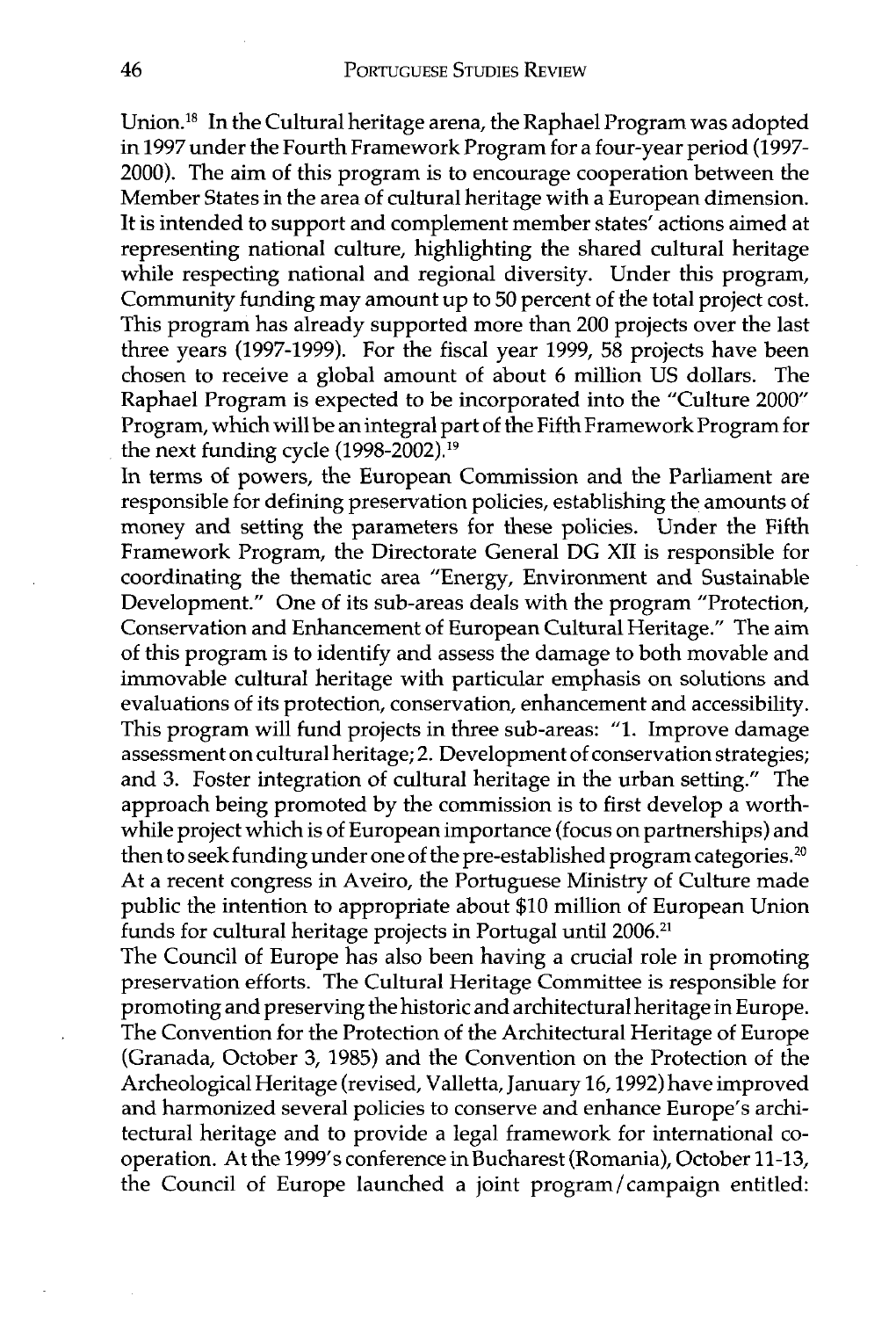"Europe-A Common Heritage." This campaign includes the European Union, the OECD, the UNESCO and other business and voluntary bodies. Among the many scheduled activities there will be: international political events, transnational and local projects, a cultural route devoted to ancient universities and a network of decorative arts workshops in Europe.<sup>22</sup>

# **11. Historic Preservation and Waterfront Revitalization** - **Four Case Studies**

Shorelines are among the richest and most vulnerable areas of communities and often the centerpieces of cities. They are the scenes of its grandest architectural achievements and the location of its most valuable and attractive property. Although, the particulars vary they are the products of local history and geography. But, coastal cities on both sides of the Atlantic Ocean have been changing as a consequence of the decline of old ports and allied transport and industrial areas. Demographic, social and economic decentralization processes have also contributed to these changes. In many of these communities, these changes have created significant problems in terms of urban livability due to the abandonment of old piers, warehouses, industrial, commercial and even housing structures.<sup>23</sup> Recent interests in the revitalization of waterfront areas are based on a new set of deeper and stronger economic values and forces that shape a new planning mentality (see table 2.). Although American cities differ substantially from their European counterparts, the following four case studies from both sides of the Atlantic Ocean illustrate really well this planning paradigm that places historic preservation at the center of all waterfront planning strategies. $24$ 

| Table 2. New Urban and Regional Planning Values <sup>25</sup> |                                                                                                                                                     |  |  |
|---------------------------------------------------------------|-----------------------------------------------------------------------------------------------------------------------------------------------------|--|--|
| 1.                                                            | Concentrated versus dispersed physical development.                                                                                                 |  |  |
| 2.                                                            | Integration of a wide range of activities and land uses, including<br>cultural attractions, versus segregated uses with limited<br>cultural assets. |  |  |
| 3.                                                            | A diverse versus a homogeneous population.                                                                                                          |  |  |
| 4.                                                            | Mixed architecture, including older and/or historic<br>structures, versus architectural sterility.                                                  |  |  |
| 5.                                                            | Walkability versus car dominant.                                                                                                                    |  |  |
| 6.                                                            | Citizens using mass transportation versus little or no public transit.                                                                              |  |  |
| 7.                                                            | A strong sense of place versus anonymity of place.                                                                                                  |  |  |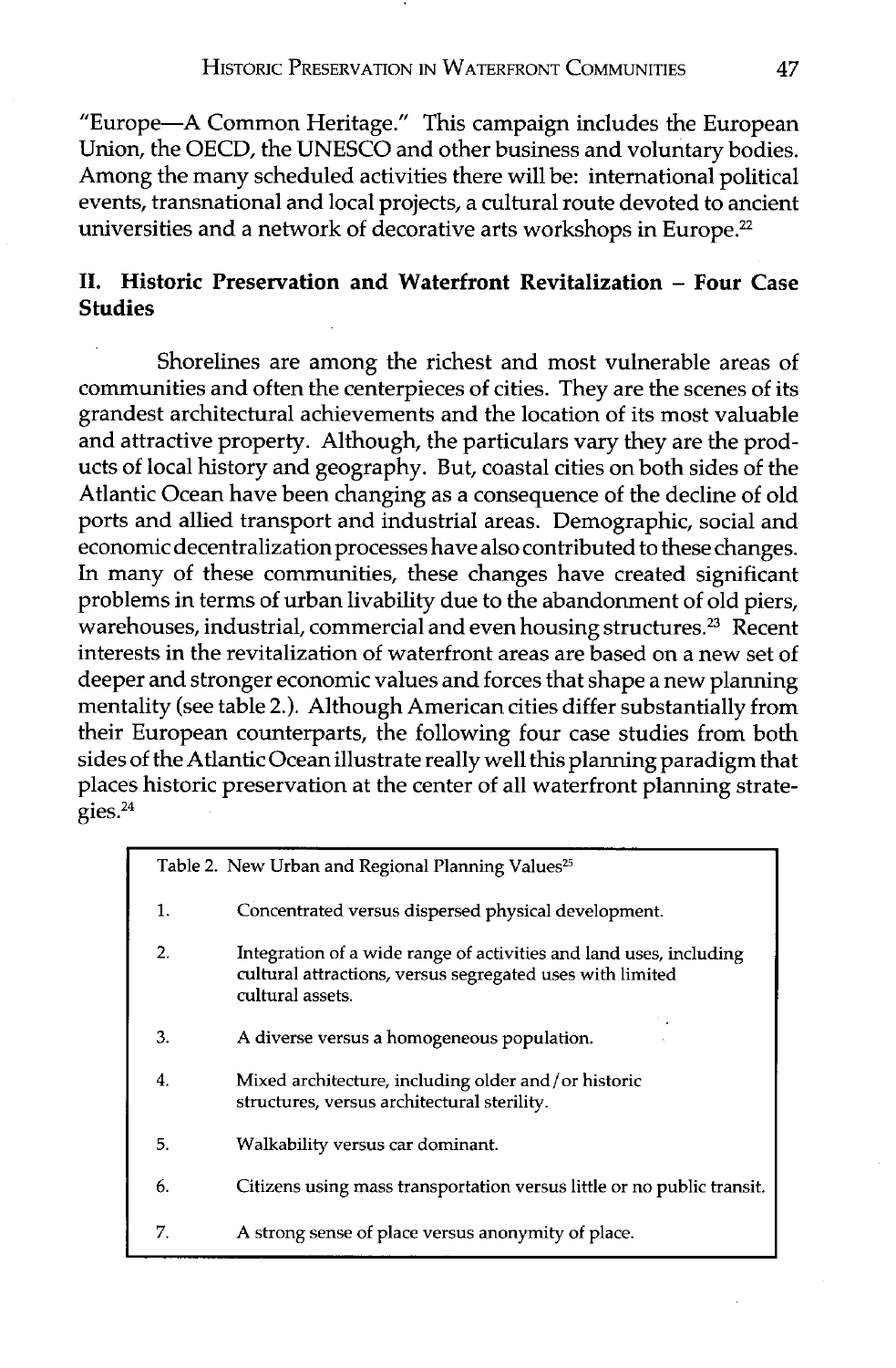## **Gloucester**

The city of Gloucester, a community of about 30,000 people, is located in Essex County, 31 miles northeast of Boston. Gloucester is well known for being one of the finest natural harbors in Massachusetts and the oldest fishing port on the East Coast of the United States. Gloucester was settled soon after the Pilgrims landed in Plymouth in the early 1620s. And due to an abundant fish supply, the city quickly grew to become one of the largest fishing ports in the world in the  $19<sup>th</sup>$  century.<sup>26</sup> In 1925 the invention of the frozen packaging of fish and other food products brought again notoriety and businesses to Gloucester. Today, Gloucester remains an important fishing port. Its picturesque fishing fleet, manned primarily by Portuguese and Italian residents, supports a major fish packaging and freezing industry.<sup>27</sup> Portuguese culture in New England is very much related with the fishing and whaling industry. Evidence can easily be found in Gloucester, where, for example, the Our Lady of Safe Voyage Portuguese Church has a statue of the Virgin Mary holding a schooner in her arms waving out to the fleet in the harbor.

Gloucester's visual character is one of its most priceless assets.<sup>28</sup> The diversity of landforms of marsh, beach, rocky backdrop of the harbor, its waterfront and the diversity of structures, new and old, add to the uniqueness and richness of Gloucester's character. The designation of a Historic District in the downtown section has helped to preserve much of the traditional cultural aspects of the City. Gloucester's designated Historic District was established in 1977. The District represents the architectural and historic core of the city of Gloucester, including much of what was once called Gloucester's Harbor Village, the focus of settlement and economic activity by 1850. To preserve the value of the District as a whole, property owners within the boundaries who want to make certain changes or alterations to building exteriors must gain permission from the Historic District Commission.<sup>29</sup>

Earlier in 1995 the Gloucester City Council adopted the "Action Plan for the Future." In this plan, City officials recognized an incremental decline in those enterprises associated with fishing and aneed to expand the city's economic base. The city has also recognized that the downtown and the waterfront areas are in economic and physical decline. The traditional economic base for the downtown central business district and waterfront is shrinking at an ever-increasing rate. The past diversity of businesses on Main Street has also diminished.<sup>30</sup> Nevertheless, the plan does not abandon Gloucester's past. The document emphasizes preserving a working waterfront as the centerpiece of historic Gloucester. In order to protect its healthy working waterfront, the city has banned all residential development there. Since the fishing industry is changing rapidly, the city is planning to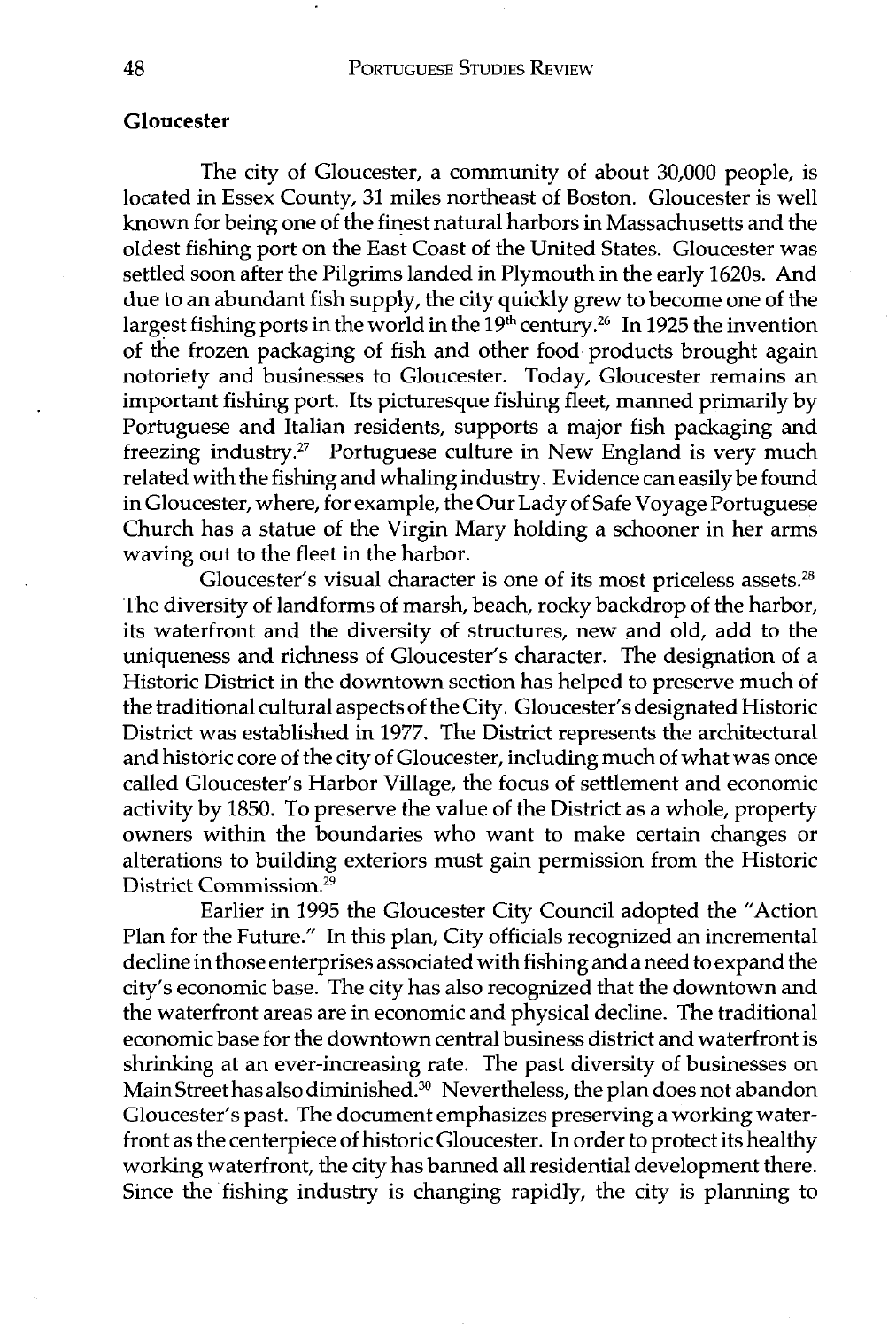develop a plan for controlled tourism, working with the National Park Service on proposals to create a historic industrial fishing park which will feature a working fleet. $31$ 

In recent years there has been considerable investment in new processing and handling facilities along the waterfront. The most notable development has been the creation of the Gloucester Seafood Display Auction, a 40,000 square foot facility servicing over 100 vessels and a full complement of seafood biers. Constructed in late 1997, the auction has had an immediate impact on the quantity and quality of landings in the port. Other plans are also in the works for the Fish Pier, including additional processing capacity. Considerable resources and energy is being invested in diversifying the catch, taking greater advantage of aquaculture opportunities, and establishing Gloucester as a Center for Marine Research and Technology. The future of the harbor has been a topic for debate during the last decades. A harbor master plan is in progress. This harbor master plan is addressing a range of mixed issues from hotels and condominiums to fish processing plants and ice suppliers. The most recent dilemma is the conversion of "the oldest marine factory in America" into a residential complex. Some residents want to maintain a working harbor for fishermen while others see a need to ensure the city's economic future by attracting tourism and taxpaying residents.<sup>32</sup>

# **New Bedford**

The city of New Bedford is centrally located on the southeastern coast of Massachusetts, 54 miles south of Boston. The whaling capital of the world in the  $19<sup>th</sup>$  century, is today a city of approximately  $100,000$  people. New Bedford has the only national parkin the country centered on whaling. The national park consists of approximately 20 acres, which include the **13**  block National Landmark Waterfront Historic District. In addition, the legislation designates several other whaling-related historic sites, such as the Seamen's Bethel, the Whaling Museum, the Rotch-Jones-Duff House and the 19<sup>th</sup> century fishing schooner Ernestina, as eligible for federal assistance.<sup>33</sup>

The beauty and glamour of New Bedford was narrated by Herman Melville in the World's classic Moby Dick, as early as 1851:

> Nowhere in all America will you find more patrician-like houses; parks and gardens more opulent, than in New Bedford. Whence came they?  $\left[\ldots\right]$  Yes, all these brave houses and flowery gardens came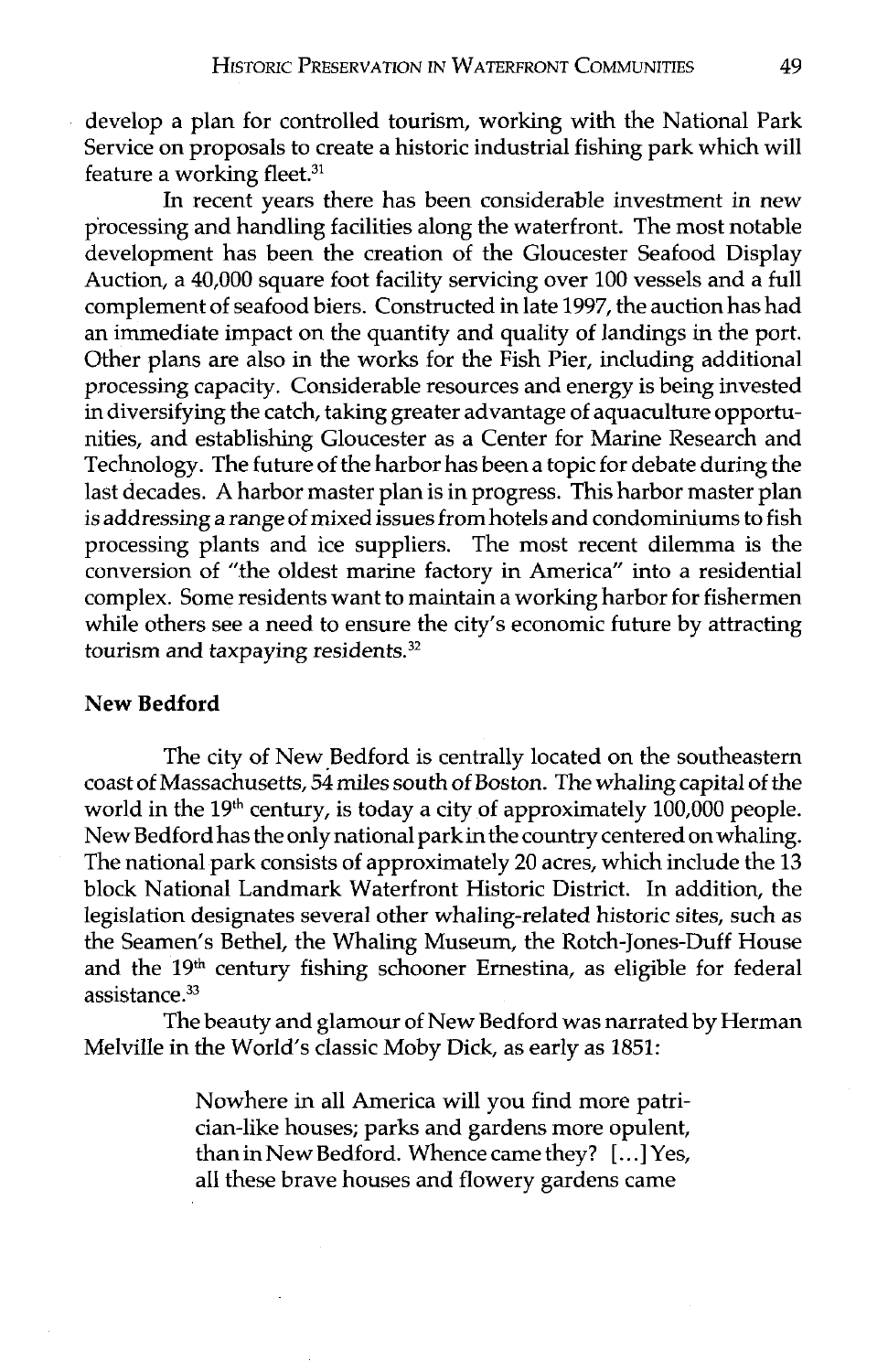from the Atlantic, Pacific and Indian Oceans. One and all they were harpooned and dragged up hither from the bottom of the sea.34

The streets that Melville wandered can still be visited in New Bedford today. The restored cobblestone streets with gas-lamps recapture the 19<sup>th</sup> century atmosphere that mirrors the many historic buildings. The downtown district features several fine examples of Federal and Greek Revival architecture. In 1971, aware of this rich patrimony, the Commonwealth of Massachusetts approved it as a local historic district. The entire district is now within the national park boundaries. The historic sites in the district have exceptional value in representing the theme of maritime history. In the heyday of whaling, from 1860 to 1920, some 60 percent of the crewmen and masters on the great whalers were of Portuguese descent. During the mid 19<sup>th</sup> century the islands of the Azores experienced a severe recession and sailors looking for work signed aboard Yankee ships and wound up in New Bedford, which eventually drew whaling crews and later fishermen from Cape Verde, Madeira and mainland Portugal as well. Descendents of the Portuguese and Cape Verdeans who once traveled to the US remain today as significant ethnic communities. $35$ 

The efforts to have New Bedford's waterfront district recognized as a national park started in the 1980s, when members of WHALE-the Waterfront Historic Area League-joined by the New Bedford Historical Society tried to save the area from encroaching development. The preservations applied for state funding to create a master plan in 1989. Just as the plan was finished, however, state funding diminished and the plan was awarded only a few thousand dollars. The effort to preserve the whaling district had enough momentum to succeed when Fleet Bank, a commercial lending institution, donated a \$500,000 building to the preservation groups. With the bank building in hand, the preservationist used it as a selling point to Congress, which in turn agreed to designate the area a National Historical Park. The parkis roughly defined by the city's cobblestone streets. The area was almost destroyed when crews began to lay down Route 18, but planners built the roadway around the area. Nonetheless, this transportation development created a physical barrier that sharply separates the historic district from the waterfront. The reconstructionof Route 18 is key to revitalizing the downtown area. The advocated solution is to turn the roadway into a boulevard, which would allow for safe pedestrian traffic. The park opened in October 1996 as the most recent park of the **376** national historic sites across the country. For the fiscal year 1998, the park was expected to receive more than \$700,000.36

Aware of the potentialities of its urban waterfront, New Bedford officials are also developing a \$124 million aquarium that includes not only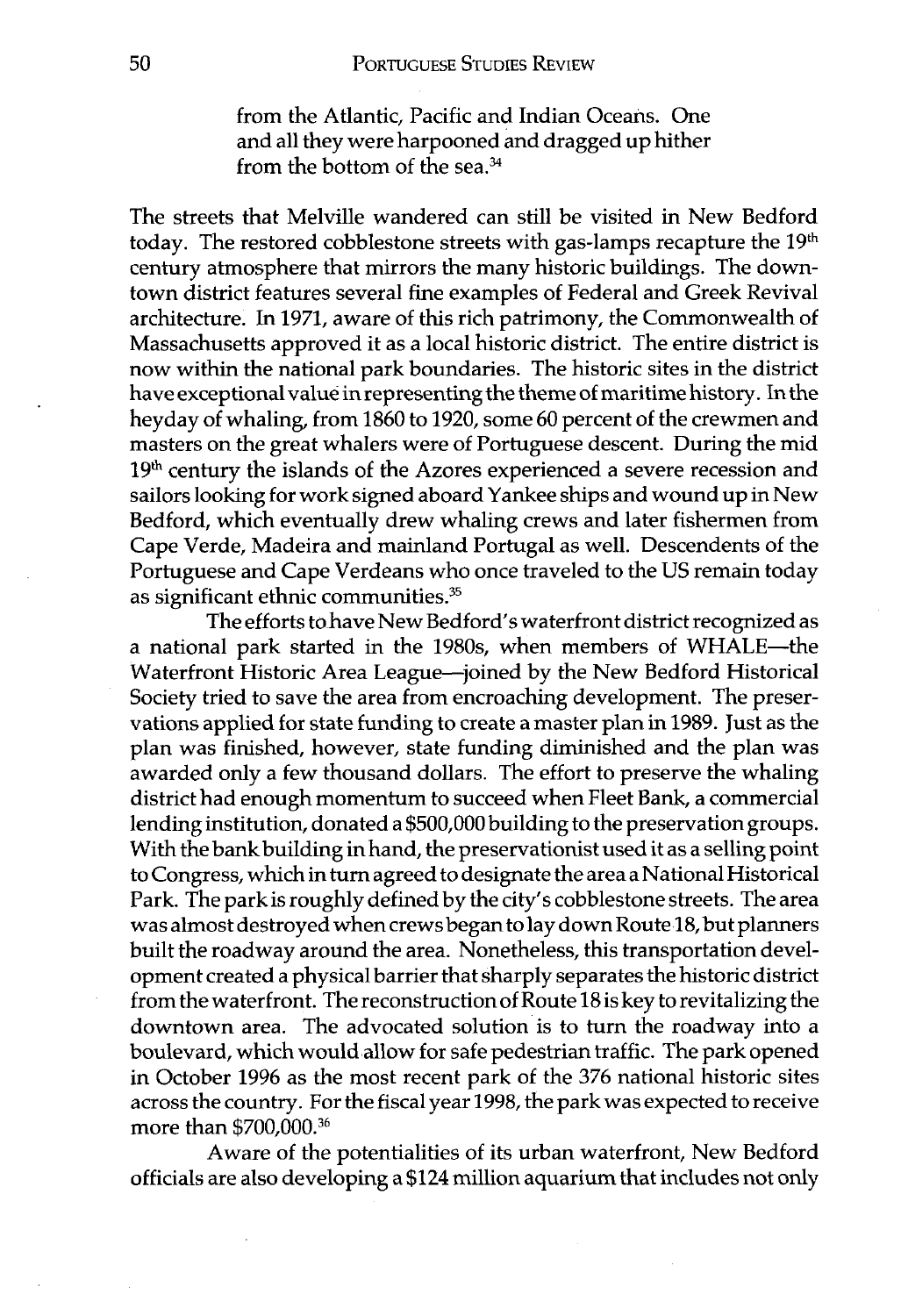this tourist attraction but also the revitalization of the waterfront around it. The waterfront area is characterized by a mix of commercial and industrial uses, which makes it still a vital working waterfront. It is believed that the aquarium will build on New Bedford's rich oceanographic past, when the city was the whaling and fishing capital of the US, provided oil that fueled the nation's lamps and kept the wheels of the industrial Revolution turning.37 The aquarium is also perceived as an anchor for a completely revitalized waterfront, that can draw visitors from all over the United States. Plans involve renovating the existing power-plant building for the aquarium, which include a 2-million-gallon fish tank and separate temperate, tropical, and polar ecosystems. Plans also include building a conference center, a hotel, a parking garage, and an **IMAX** theater. It is supposed to be one of the biggest aquariums in the world.<sup>38</sup>

With many fishing boats idled by declining stocks of groundfish, the city has been looking for new forms of economic development including tourism and transportation. It has been estimated that the aquarium can generate huge sums of money from tourist crowds, but also provide an extraordinary educational opportunity. It is believed that the aquarium will be a catalyst for marine technology. New Bedford is in the midst of tremendous change. More than a result of government initiative, this change has been spurred by grass-root actions powerful enough to show that when residents, business, organizations, government authorities work together they are able to achieve results that boost civic pride. What a better gift could New Bedford receive on its  $150<sup>th</sup>$  anniversary as a city than the national recognition of its History?

# **Viana do Castelo**

Viana do Castelo is a XIII<sup>th</sup> century city. It is located in northwest Portugal along the Atlantic coast at the entrance of the Lima River. The city is located on the southern slope of the Santa Luzia hill. Its medium sized port has shaped the city's image, morphology and economic development. Viana do Castelo had a very important role during the Portuguese discoveries and the trade with Brazil and other colonies. Although, explorers and colonists set sail from Viana, its wealth came from the trade with Brazil. Rich merchants built fine houses in and up the river valley. At present there are approximately 86,000 residents in the municipality, which includes the city and its surrounding area. Its economic base is a mixture of services, manufacturing, shipbuilding, fishing, tourism and retail activities. The city is located on the northern margin of the river. Its historical center is very rich in cultural heritage. Its narrow streets and squares are bordered by beautiful  $15<sup>th</sup>$  and  $16<sup>th</sup>$  century buildings, such as the Cathedral, the Old Town Hall and a public fountain built in 1553 in the Praça da República. Still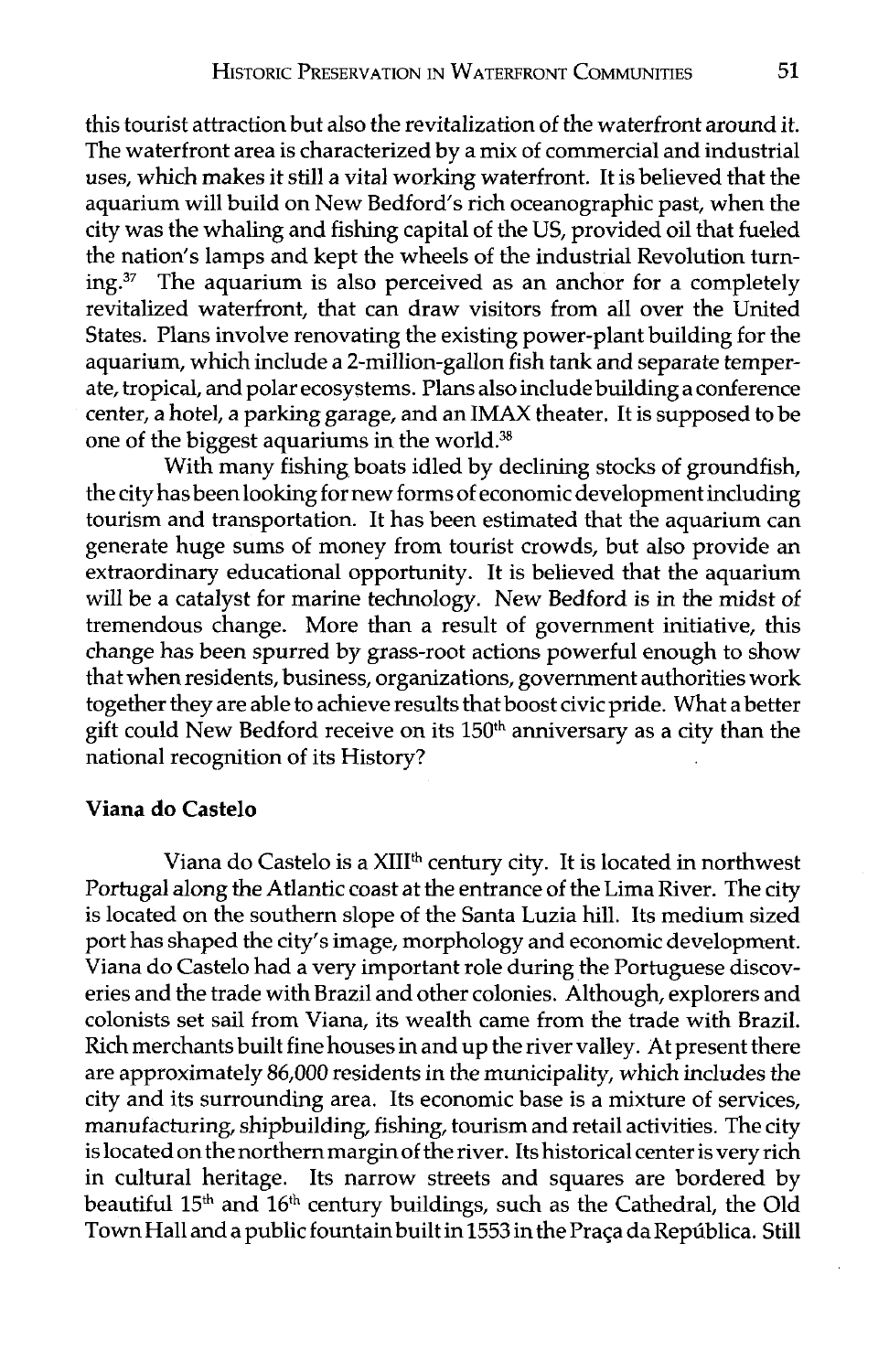today, this square is the heart of the city. Especially during the summer, its coffee shops and outside cafes keep it alive until late at night. The city's rich architectural patrimony is well illustrated by its artistic repository of styles that range from Manuelino to neo-Byzantine and "art-deco."

Viana has traditionally been linked to trading by sea. It was from Viana that fishermen left for the Grand Banks in Newfoundland. The harbor is very much part of the urban landscape of the city. The commercial port is located on the southern margin due to its higher needs for highway accessibility. The fishing docks, recreational marina and shipyard are all located on the northern margin, where they have more interactions with the city's urban rhythms and daily life activities. The fishing docks are located within minutes of downtown. They are old, colorful and full of movement. Adjacent to the fishing port is the shipyard of Estaleiros Navais de Viana do Castelo. Along the western fringes of the harbor is a historic fortress built by order of Philip I1 of Spain and Portugal in 1589. The fortress has been renovated and provides conference facilities. On the waterfront, there is also a well-preserved park and pedestrian walkway. Actively used by the townspeople, it functions as a true urban park. Yet, it is being infringed upon by the almost constant need to expand parking and widening surrounding roadways.39

Viana do Castelo is a beautiful community and it has been a tourist destination for decades. Downtown shops and restaurants cater to the tourism trade. The harbor with its mixture of shipbuilding, fishing fleet, beautiful vistas and carefully manicured greens, is a pleasant diversion in its own right. The "Blessing of the Fleet" in addition to the religious festivities taking place every year are tremendous iconographic representations of culture that need to be preserved. The re-location of some harbor functions on the southern margin of the river has opened the possibility for an integrated operation of urban regeneration. The implementation of the new site plan "Plano de Arranjo Urbanistico da Area Ocidental da Cidade" done by architect Fernando Távora is an opportunity to restore the city with its waterfront and minimizing its urging problems with parking.<sup>40</sup> But this is not easy. The fact that the port authority has not been actively involved in the city's comprehensive and strategic planning processes can cause some difficulties to the overall revitalization of the shoreline area. The current planning and competitive issues faced by the city will be crucial for its future urban development. An historic preservation approach articulated with pro-active collaborations will not only promote and enhance the quality of the built heritage but also re-position the city in a more internationalized economy.41 Viana do Castelo is presently facing a critical moment in its history.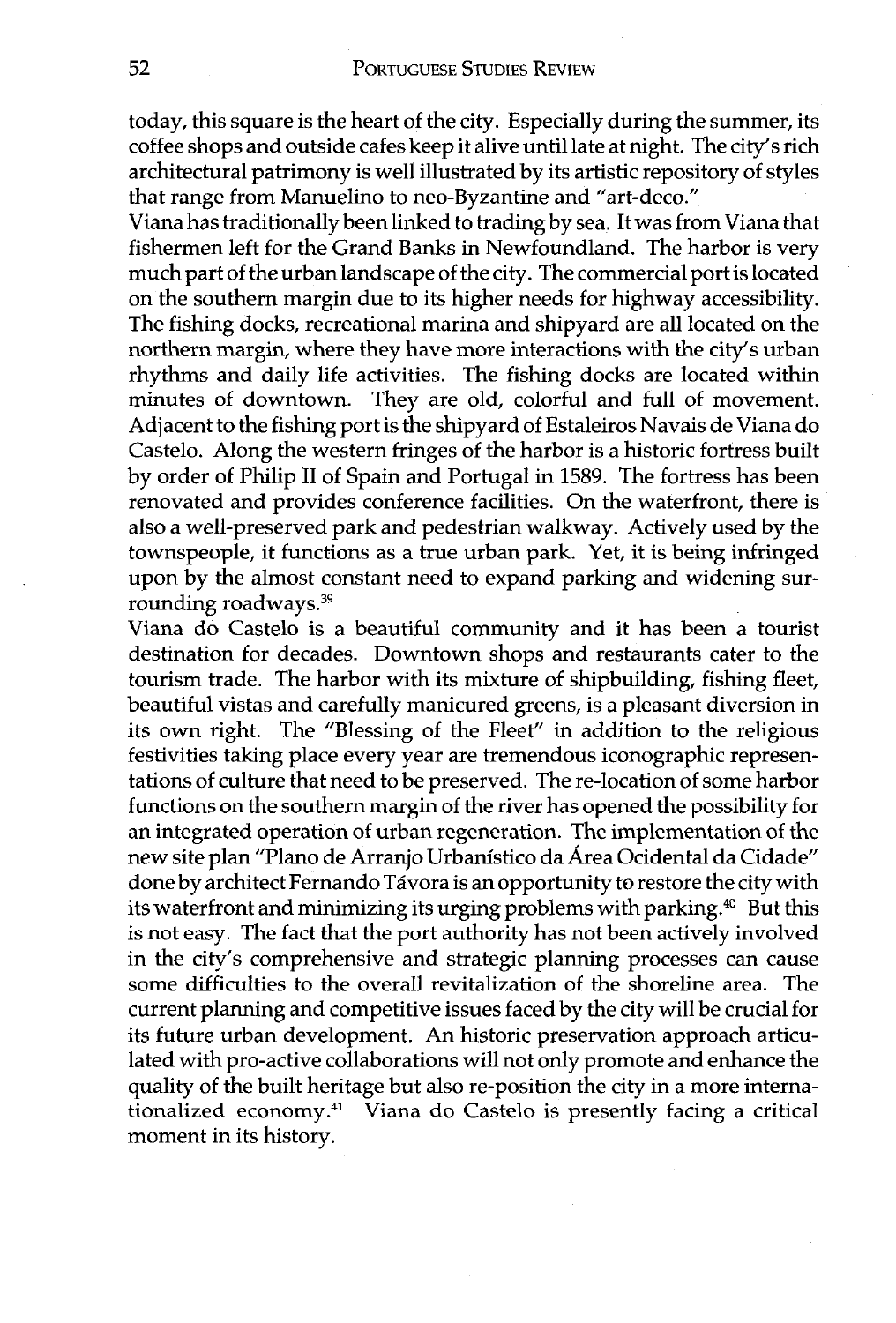# **Aveiro**

The city of Aveiro is also a medium sized city located in the Portuguese coastal region. The city itself has about 35,000 inhabitants and it is bordered by a natural lagoon more than 25 miles long, Ria de Aveiro, which forms the delta of the Vouga River. The city's physical and socioeconomic roots date back to the twelfth and thirteenth centuries. At that time, its development centered around today's Praca da República, an area that would be kept inside the walls built in the sixteenth century. The city's excellent geographical location attracted people from an early date. The main development factors were salt, fishing and maritime trade. In the nineteenth century the walls around the city were demolished and its stones and bricks were used to construct a new maritime sea wall and to restore the canals of the lagoon. This city center is characterized by an intricate system of narrow streets, alleys, plazas and courtyards. This area has a very diversified retail base and a great concentration of public and private service activities.

The city, and its waterfront in particular, is very rich in patrimonial buildings, such as the Art Nouveau architectural set facing the lagoon's central canal in Rua de João Mendonca and Rua do Dr. Barbosa de Magalhães. Aware of this architectural heritage, local and regional preservationists have just organized a congress entitled "Aveiro Cidade Arte Nova" to discuss preservation problems and strategies for the future. From this congress emerged the idea of a new "civic awareness for the patrimony," illustrated by the need to make citizens realize their patrimonial heritage.<sup>42</sup> The Beira-Mar (translated "seaside") neighborhood, an expansion of the city beyond the sixteenth century walls where fishermen and salt-pans workers used to live, still has some typical salt warehouses ("Palheiros") that have been converted to restaurants and pubs. The former Harbor Master's Office building, initially built as a sea mill, and other houses displaying Portuguese tiles are also excellent examples of the city's waterfront patrimonial value. The lagoon's canals and wharves (Central, Cojo and Botirões) also give credit to the city's beauty. The fish market, a good testimony to the use of iron in architectural works, is another building that emphasizes the city patrimonial richness. The area around this structure has been recently revitalized with the creation of a pedestrian precinct. During the 1980s and early 1990s, the city grew and decentralized to new and outlying areas. In the beginning of the 1980s an urbanization plan (PGU) was created to limit development interventions in the city center. From 1985 to 1987 several studies were conducted to identify the historical district, in order to apply for funds of the Decaying Urban Areas Rehabilitation Program (PRAUD). These studies emphasized three objectives for the historical district: 1. to preserve the urban fabric, 2. to avoid human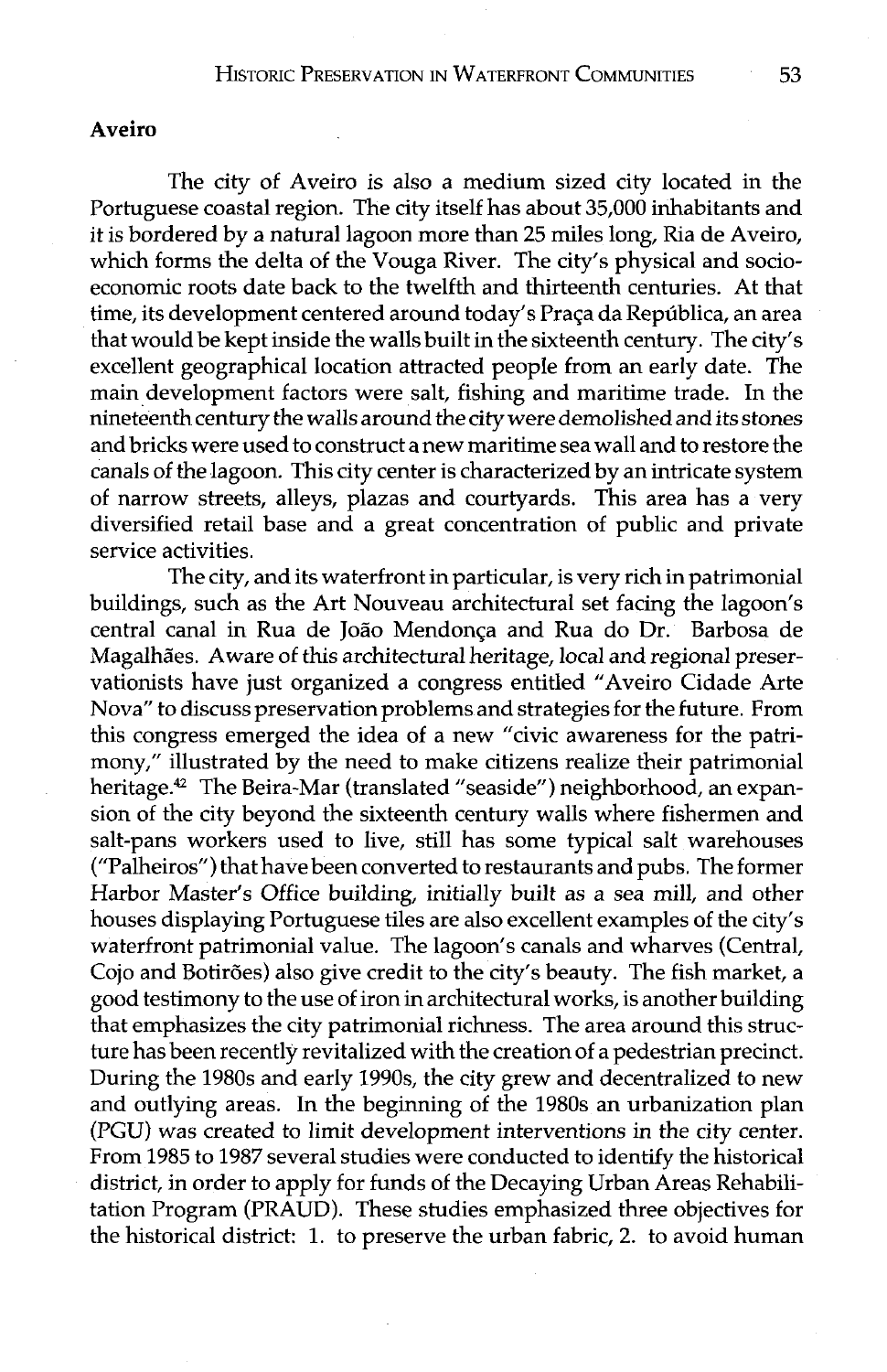desertification, and **3.** to promote and animate socially, economically and culturally the city center. Although the historical district was legally defined in 1987 and the municipality applied three times to the PRAUD funds, it never received any. Therefore the proposed investments were never granted. Now, a new commercial urbanism project appears to be the solution for the commercial modernization of the area and the catalyst for the implementation of some of those old rehabilitation ideas.43 Finally, the city has also recently announced the plans to revitalize the old fishing port located west of the Rossio Park. Among the many projects the port authority, the city and the university want to implement there are: restaurants, pubs, museums, thematic gardens, exhibition areas, yacht clubs and a recreational marina, a science forum, a hotel and parking lots. This will take place in about 25 acres and its major purpose is to revitalize a site that soon will be abandoned by the re-location of the fishing port. Local concerns for the history of the region will be taken into account, such as the proposed museum depicting the traditional lagoon activities, such as the gathering of seaweeds and salt pan works. Efforts are also being taken to preserve the natural patrimony in the city. Recently, the environmental group "Agua Triangular" presented to the central government proposals for the preservation of the salt beds.<sup>44</sup> Here in Aveiro, it is an exciting time with historic preservation providing opportunities to bring together the region's common heritage.

# **111. In Conclusion**

This section attempts to illustrate the major issues in conducting historic preservation in waterfront areas and suggests lessons to be learned. Seaports and shorelines are critically important, yet, fragile places. They are full of history and very powerful representations of community culture. One not only finds there built structures representing traditional architecture, maritime artifacts but also natural environments, unique landscapes and still vital socio-cultural and economic practices. These can be noted in the historical monuments (the **16th** century fortress in Viana do Castelo), piers, fishmarkets, traditional boats (schoonersinNew England, moliceirosseaweed boats-in Aveiro), beauty of the natural geography (Gloucester visual character, the salt beds in Aveiro), vibrant working harbors and social practices and rituals (the "Blessing of the Fleet" in Viana do Castelo). The question of how much should be preserved is the eternal dilemma between the old and the new, between preservation and development pressures. Historic preservation is not only the result of technical processes but also of political influences. In a democratically bounded society, historic preservation efforts need to be placed at the center of territorial strategies. As the conclusions of the Art Nouveau congress in Aveiro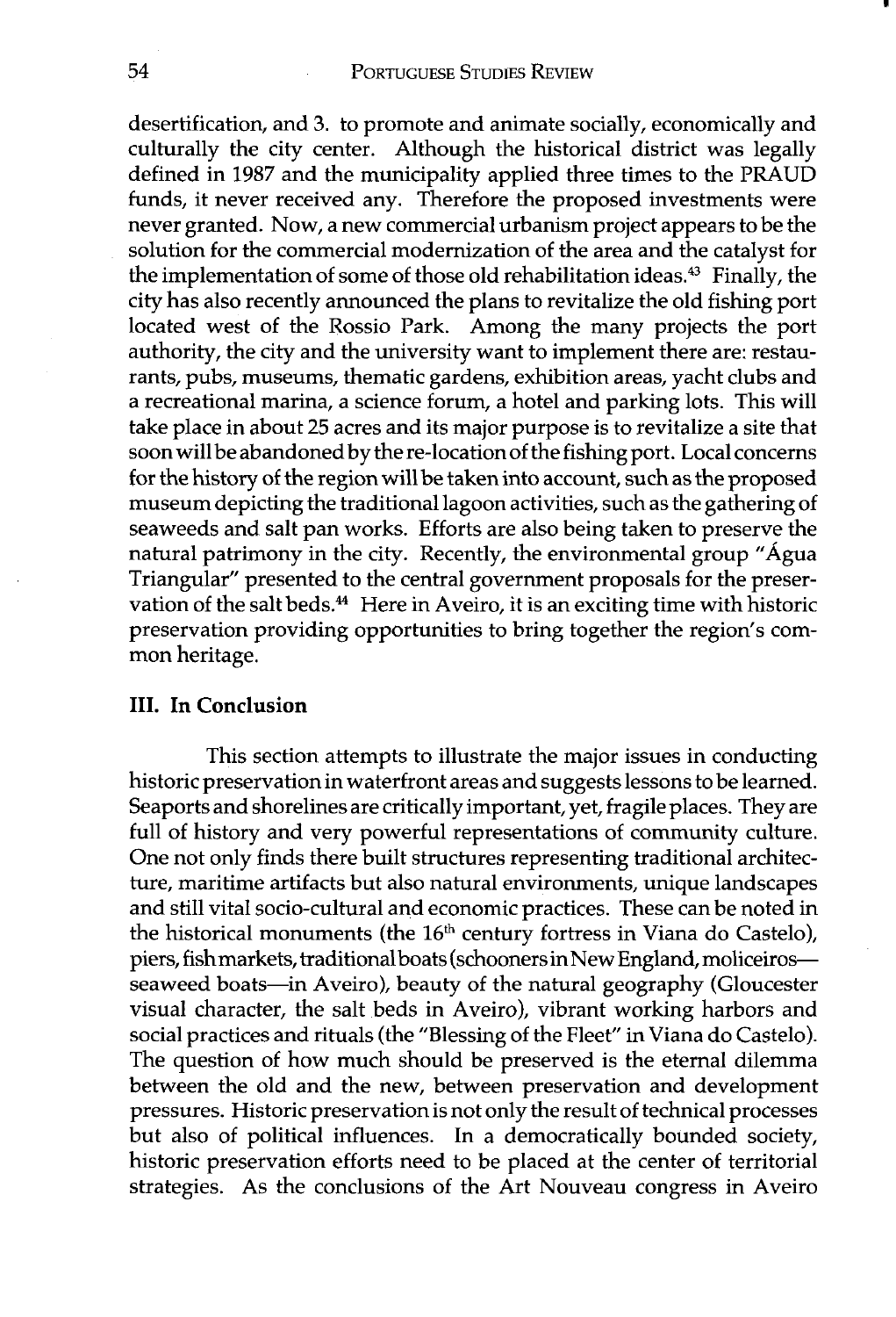emphasize, new concepts of "integrated and pro-active conservation" need to be introduced in planning and governmental practices at the local, regional and national level.<sup>45</sup> The responsibility for historic preservation lies with all interested parties. Collective preservation actions achieve better results when the entire community supports them. Partnerships between the public and private sector are crucial to their success. Horizontal and vertical integration and collaboration between governmental entities and different sectors of the society can bring tremendous benefits, as it did in New Bedford. Bottom-up preservationist movements are happening all across the Atlantic. Citizens no longer believe that saving the historical past is something that their governments can do well alone.

There are many ways historic preservation efforts can give practical results. Harbor communities must have a strong planned sense of direction if they want to remain economically and culturally important. Country peculiarities, such as legal and fiscal contexts, limit the way preservation can be done. At the state level there are five basic strategies: "direct government ownership and operation of heritage facilities, regulation, incentives-disincentives, definition of property rights and provision of information."<sup>46</sup> At the local level integration of historic preservation ordinances in planning documents, volunteer cooperations with historical societies and civic organizations, and educational campaigns can get good results if complemented and coordinated with the interventions of different levels of government. To a certain extent, these strategies have all been put in place in the USA and in Portugal. $47$ 

Seaport communities are in the midst of tremendous change. Waterfront areas have built structures marked with the imprint of hundreds of years. Preserving the past can bring tremendous benefits to cities and their regions: "economic benefits from the tourists it attracts, social benefits from a more heterogeneous population seeking a broader range of living environments, and cultural benefits from its enhanced setting for artistic activity. These additional benefits have proven to offset the costs of preservation."<sup>48</sup> Conserving portions of the urban environment which have patrimonial significance and historic authenticity can provide the public with the sense of place that is often felt to be lacking in today's cities. The issues facing historic preservation, however, are now more complex thanever. Those who like to see history preserved will have to become more effective and better informed advocates. Preservation efforts should be ' articulated with other urban and regional planning strategies and legal instruments. The revitalization of waterfronts will require radical political and community changes of attitudes. In conclusion, one thing we know: the past cannot be frozen, but we cannot afford to live without it. Table **3.**  Shows a set of lessons learned. Community involvement, mutual collaboration and cross-country fertilization of historic preservation practices are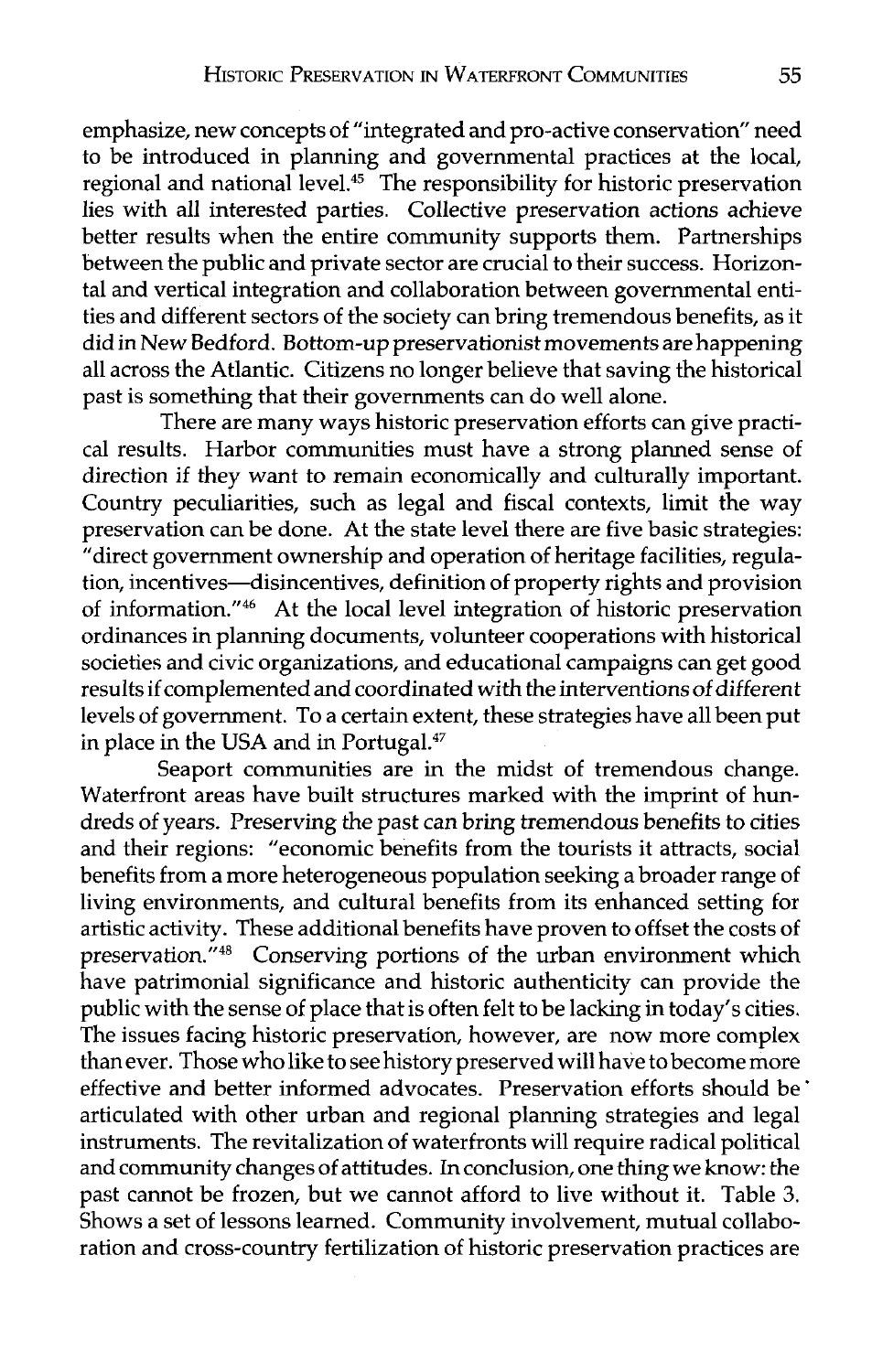## **PORTUGUESE STUDIES REVIEW**

what is going to save seaport communities onboth sides of the Atlantic from losing their authenticity.

|     | Table 3. Lessons learned in waterfront revitalization for harbor communities <sup>49</sup>                    |  |
|-----|---------------------------------------------------------------------------------------------------------------|--|
| 1.  | Be very cognizant of national and international trends                                                        |  |
| 2.  | History and culture are strong economic assets                                                                |  |
| 3.  | Careful master planning is in order                                                                           |  |
| 4.  | Urban design guidelines and appropriate zoning regulations are<br>important                                   |  |
| 5.  | Mixed uses are complementary if well positioned                                                               |  |
| 6.  | There is a need for a physical and visual connection between<br>the harbor and the community center           |  |
| 7.  | Harbors must be comprehensively linked to key transportation<br>systems and adopt traffic management policies |  |
| 8.  | Environmental cleanliness is essential                                                                        |  |
| 9.  | Marketing and promotion are required                                                                          |  |
| 10. | There is a need for Public/Private partnerships                                                               |  |

#### NOTES<sup>50</sup>

<sup>1</sup> Edward Hayward, "At the Limit: The New England Fishing Industry," The Boston Herald (December 8,1998), 28.

William Murtagh, "Keeping Time, The History and Theory of Preservation in America," Revised Edition (New York: John Whiley & Sons, 1997), 15-24.

<sup>3</sup> Cultural heritage means "movable and immovable heritage (museums and collections, libraries and archives including photographic, cinematographic and sound archives), archeological and underwater heritage, architectural heritage, assemblages and sites and cultural landscapes (assemblages of cultural and natural objects)" in: Decision 2228/97 / EC of the European Parliament and of the Council of October 13,1997.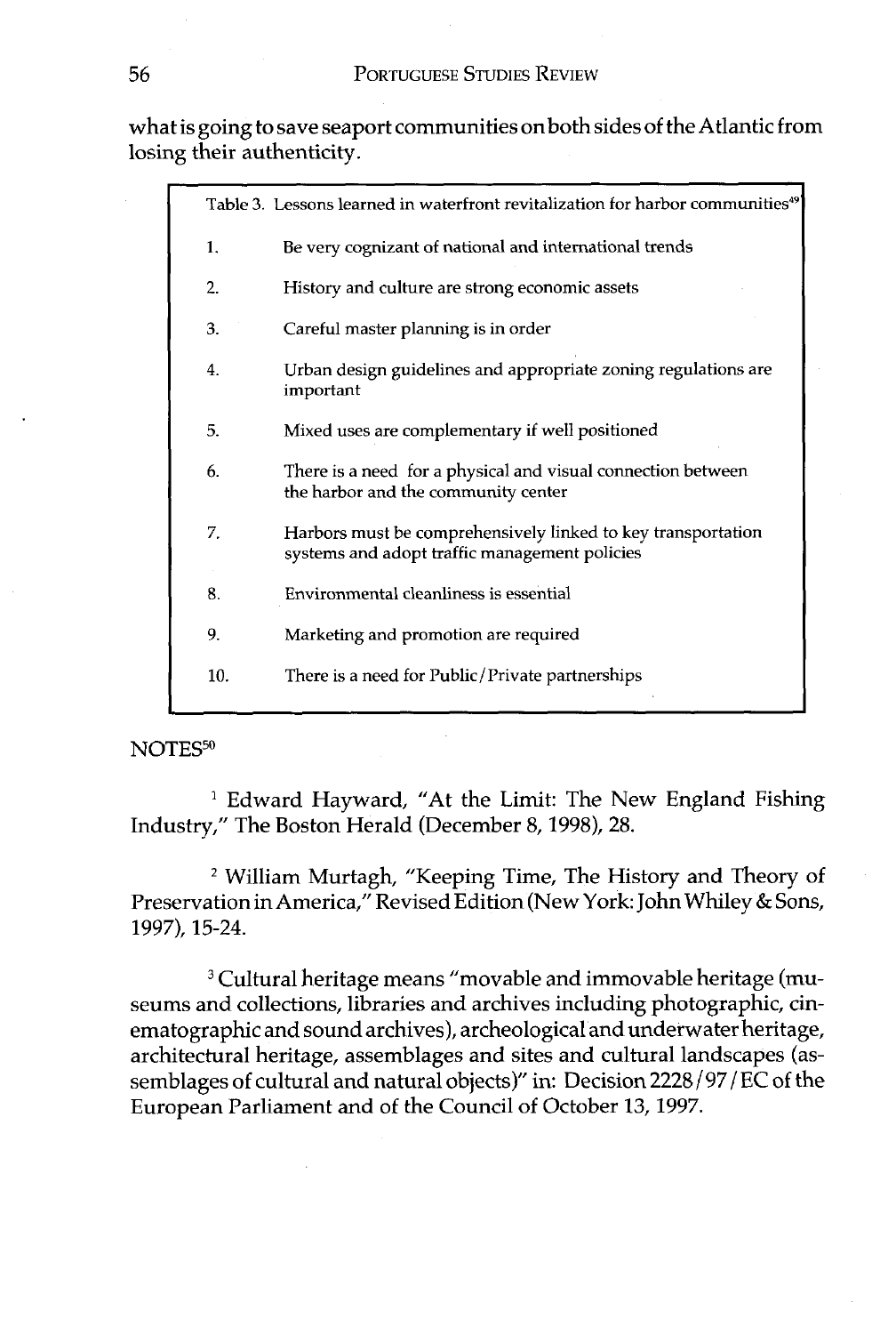Diane Barthel, "Getting in Touch with History: The Role of Historic Preservation in Shaping Collective Memories," Qualitative Research (V.19, N.3,1996), 346. Decision 2228/97/EC, op.cit., defines preservation as "all activities contributing to better knowledge, management, conservation, restoration, presentation and accessibility of cultural heritage."

<sup>5</sup> Diane Barthel, "Historic Preservation: A Comparative Analyses," Sociological Forum (V.4, N.l, 1989), 92-96.

Barry Cullingworth, "Historic Preservation in the US: from landmarks to planning perspectives," Planning Perspectives (N.7,1992), 67.

Diane Barthel, op.cit. (1989), 95. For more information on the activities of the NTHP see World Wide Web page: http:/ / www.nationaltrust.org/ .

William Murtagh, op.cit., 62-77. Barry Cullingworth, op.cit., 72. For a detailed overview of historic preservation activities in Massachusetts see: Special Commission on Historic Preservation, "Massachusetts Special Commission on Historic Preservation," Final Report (Marlborough, September 9,1994).

Luis Ribeiro, "The Cultural Landscape and the Uniqueness of Place: A Greenway Heritage Network for Landscape Conservation of Lisbon Metropolitan Area." A Ph.D. Dissertation in Regional Planning submitted to the University of Massachusetts, Amherst (February 1998), 113-114.

<sup>10</sup> Jorge Custódio, "De Alexandre Herculano à Carta de Veneza." In: Maria Coelho (Ed.), "Dar Futuro ao Passado" (Lisboa: IPPAA, 1993), 39- 53.

<sup>11</sup> Council of Europe, "Report on cultural heritage policies in Europe: Portugal," World Wide Web page: http: / / culture.coe.fr / pat/ eng/epatlOrev..htrn.

**l2** Luis Ribeiro, op.cit., 118. See also Teresa Barata Salgueiro, A Cidade em Portugal - Uma Geografia Urbana (Santa Maria da Feira: Edições Afrontamento, 1992), 388-392.

**l3** Adapted from Luis Ribeiro, op.cit., 116.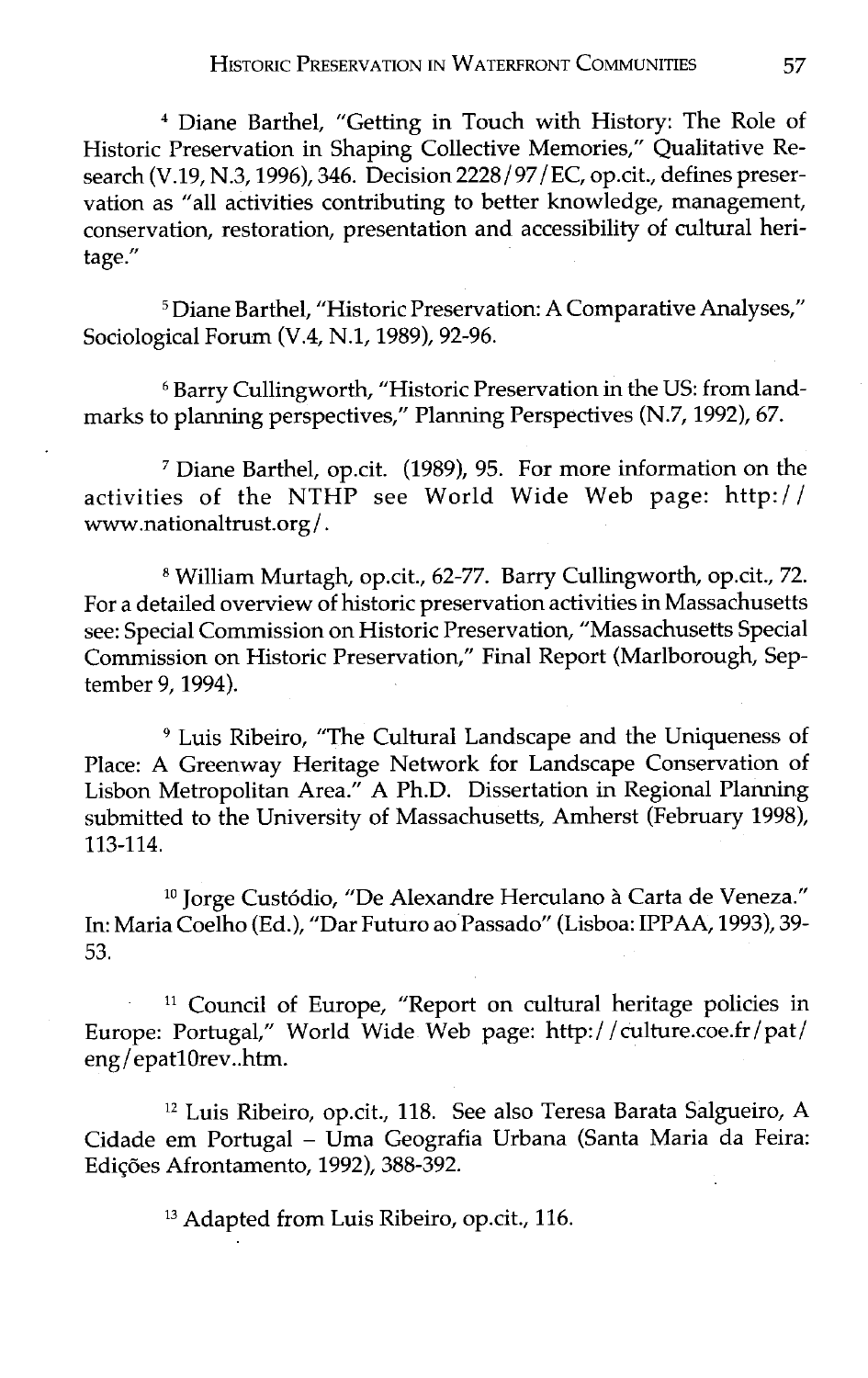**l4** Council of Europe, op.cit. (1999).

**l5** For more information about the IPPAR and DGEMN, see World Wide Web pages: http: / **/monumentos.pt/dgemnh.htm** and http: / / www.ippar.pt/, respectively. See also Artur Rosa Pires et al., "The Conpendium of Spatial Planning Systems and Policies - Portugal" (Aveiro: DAO, January 1995), 47-48.

<sup>16</sup> According to the DGEMN director: "In Portugal, only 10 per cent of the Public Works budget is devoted to historic preservation, while in other European countries that among averages about 40 per cent." Luctlia de Matos, "Património Português na Cauda da Europa," Diário de Noticias (October 24,1999).

**l7** "The main legislation relating to such measures is: the Fiscal Code on the Income of Legal Entities (C6digo do Imposto sobre o Rendimento de Pessoas Colectivas), the Fiscal Code on the Income of Single Persons (C6digo do Imposto sobre o Rendimento de Pessoas Singulares) and the Code on the Taxation of Inheritance and Donations (Código da Sisa e do Imposto sobre as Sucessões e Doações)" Council of Europe, op.cit. (1999).

<sup>18</sup> Eurocities, "The Road to a European Urban Policy," World Wide Web page: http://www.eurocities.org/euroact/policy/road.html.

**l9** European Commission, "Raphael - Community Action Program in the Field of the Cultural Heritage," World Wide Web page: http:/ / europa.eu.int/comm/dg10/culture/raphael/index-en.html.

**<sup>20</sup>**See DGXII, "Information Day - Key Action: City of Tomorrow and Cultural Heritage," World Wide Web page: http://europa.eu.int/ comm/ dgl2 /envsc/ info-city.htm1 (URL correct as of October 1999).

<sup>21</sup> Júlio Almeida, "Arte Nova: Ministério da Cultura Garante Apoios para Salvaguarda" Noticias de Aveiro (May 8,1999).

<sup>22</sup> See Council of Europe, "Cultural Heritage Committee," World Wide Web page: http://www.culture.coe.fr/.

**<sup>23</sup>**Carlos Balsas, "City Center and Waterfront Revitalization in the USA, Lessons from Brownfield and Festival Marketplace Developments," Proceedings of the 35th International Congress 'the Future of Industrial Regions' of the International Society of City and Regional Planners (Gelsenkirchen - Germany, September 17 - 20,1999), 81-86.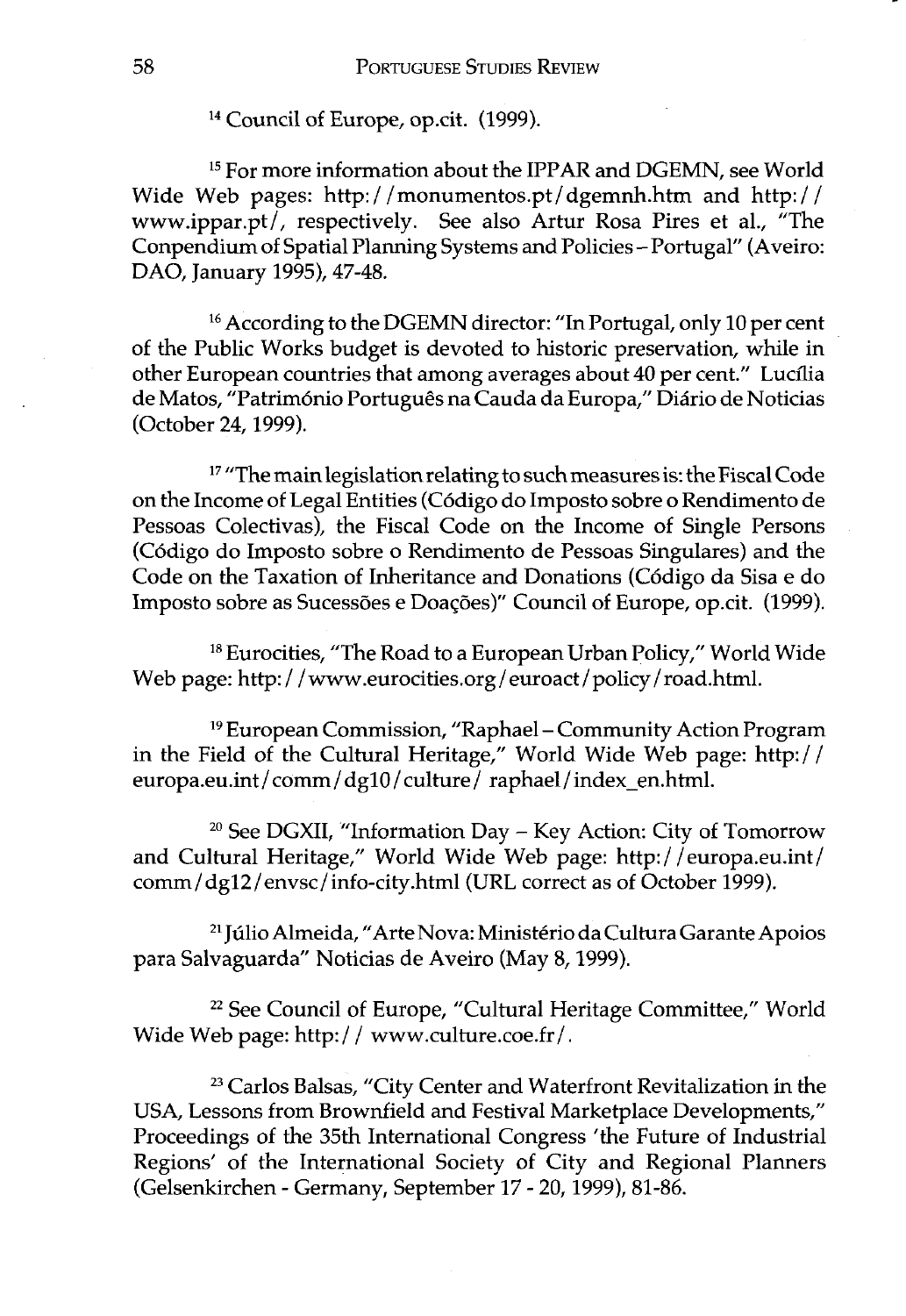**<sup>24</sup>**Moshe Adler, "Ideology and the Structure of American and European Cities," Journal of Urban History (Vol.21, No.6, 1995), 691-715.

**<sup>25</sup>**Ann Breen and Dick Rigby, "Waterfronts, Cities Reclaim Their Edges" (New York: McGraw-Hill, Inc, 1994), 5.

**<sup>26</sup>**See John Babson, "History of the Town of Gloucester, Cape Ann" (Peter Smith: Gloucester, 1972); Joseph Garland, "Down to the Sea - the Fishing Schooners of Gloucester (David R. Godine: Boston, 1982) and "The Gloucester Guide" (New York: Protean Press, 1990).

**27** Massachusetts Seaport Advisory Council, "The Ports of Massachusetts" (Boston: Department of Economic Development, 1998), 7.

28 See Gloucester Tourism Commission, "Gloucester - Maritime Trail, a Self-Guide to the Glories of Gloucester" (Gloucester: City of Gloucester, 1998).

**<sup>29</sup>**Patricia Poore, "Gloucester, Historic District," World Wide Web page: http: / / www. gloucesterma.com/ GlouMAhd.htm1. Sebastian Junger, "The Perfect Storm" (New York: W.W. Norton & Company, 1997), 19.

**<sup>30</sup>**City of Gloucester, "The City Plan: an action plan for the future," (Gloucester: City of Gloucester, 1995), 3. Also Mr. Dan Harrison, Director of the Community Development Department, interview by authors (March 30,1998).

**<sup>31</sup>**During 1998, Gloucester received over 30,000 visitors to celebrate its 375th anniversary. Not only tourists were attracted by the physical beauty of its location, by its vigorous whale-watching industry, but also by Gloucester's shoreline restaurants and numerous colorful festivals. See City of Gloucester, "1998 -Annual Report" (Gloucester: City of Gloucester, 1999), 16. And Wendy Killeen, "Maritime Heritage Feast inGloucester" The Boston Globe (July 12,1998), 11.

**<sup>32</sup>**Mac Daniel, "Waterfront landmark a symbol of Gloucester's glorious past" The Boston Globe (May 3, 1998), 1. Caroline Cole, "In Gloucester, Condos or a Port?" The Boston Globe (September 13,1998), L6.

**33** US Senate, "Bill1 S.608 - New Bedford Whaling National Historical Park" (104th Congress, 2nd Session, September 16, 1996). The park was designated along with an affiliated park in Barrow, Alaska, which recognizes the contributions of Alaskan natives to the history of whaling.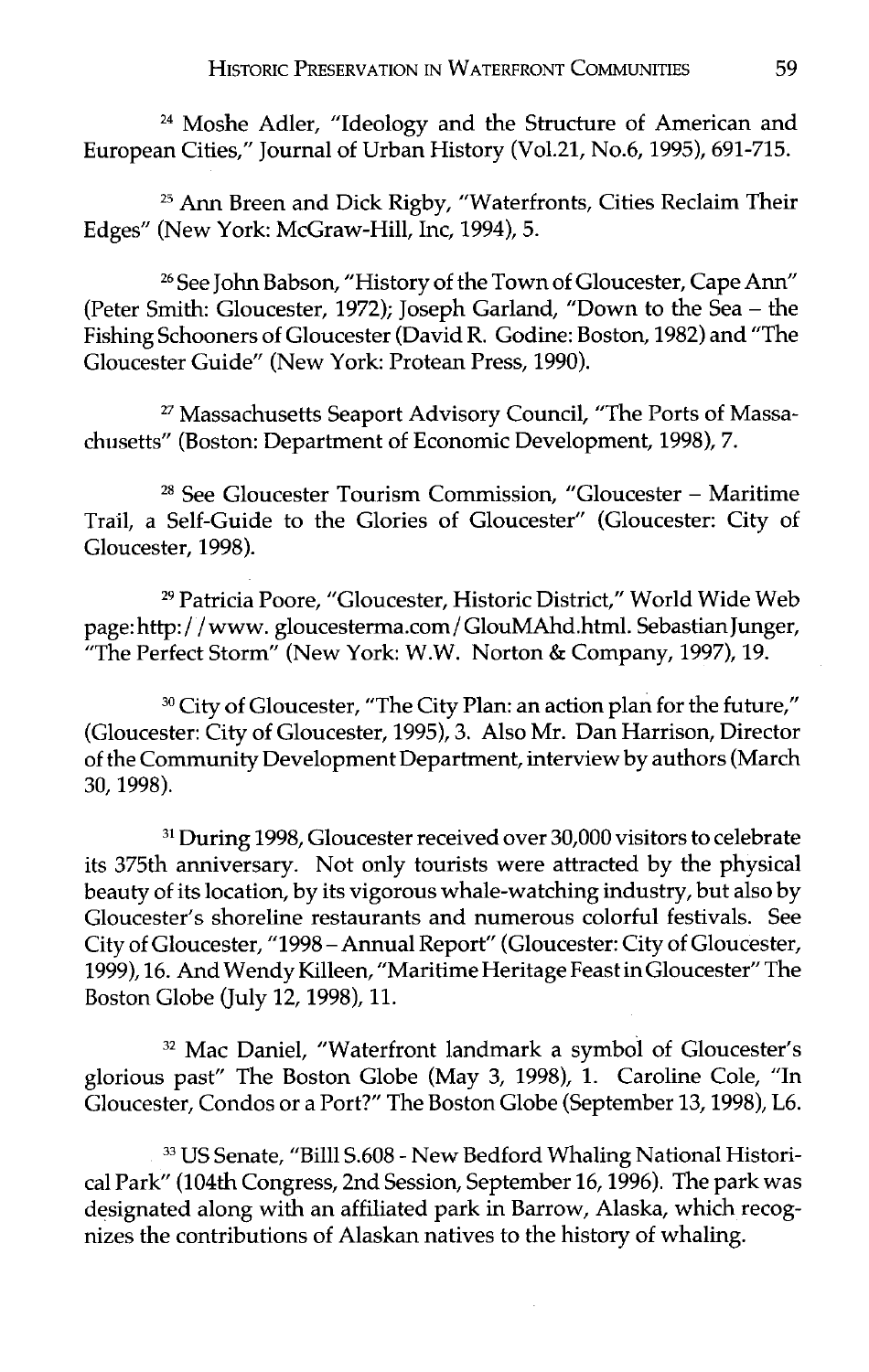#### **PORTUGUESE STUDIES REVIEW**

<sup>34</sup> Herman Melville, "Moby Dick - Edited with an Introduction by Tony Tanner" (New York: Oxford University Press, [original - 18511 1988), 34. <sup>&</sup>lt;

**<sup>35</sup>**Pamela Petro, "A City With Its Heart in the Sea," The New York Times (March 26,1999), 44. See also Marsha McCabe Joseph Thomas (Eds.), "Portuguese Spinner: an American story: stories of history, culture, and life from Portuguese Americans in southeastern New England" (New Bedford: Spinner Publications, 1998). 200-227.

<sup>36</sup> Matt McKinney, "Harpooning City's History," The Providence Journal (January 1998), 1. See also Marsha McCabe and Joseph Thomas (Eds.), "Not just anywhere: the story of WHALE and the rescue of New Bedford's Waterfront Historic District" (New Bedford: Spinner Publications, 1996). William Corey, "Hundreds celebrate nation's newest national park," The Standard Times (May 18,1998). Mr. Antone Souza, Executive Director Waterfront Historic Area League, interview by authors (March 31, 1998).

<sup>37</sup> Nicholas Whitman, "A Window Back - Photography in a Whaling Port (New Bedford: Trustees of the Old Dartmouth Historical Society, 1994).

**<sup>38</sup>**Paul Kandarian, "New Bedford Gambling on \$124m Aquarium," The Boston Globe, (October 8), B1.

<sup>39</sup> Mário Fernandes, "Viana do Castelo - A Consolidação de uma Cidade" (Lisboa: Ediq6es Colibri, 1995). John Mullin and Zenia Kotval, "The Harbor at Viana do Castelo: Planning in a Vacuum," Journal of European Planning Studies (V.4, N.2,1996), 131-146.

<sup>40</sup> Euclides Rios, "Câmara Adjudica Obras na Frente Ribeirinha" Noticias Autarquia (October 11,1999).

**<sup>41</sup>**CMVC and Quaternaire, "Plano Estrategico de Viana do Castelo" World Wide Web page: http://www.cm-viana-castelo.pt/. Mrs. Marcília Montenegro, Director Instituto Portuário do Norte, interview by authors (July 27, 1998). APAJP, "The Port of Viana do Castelo" Ports of Portugal (April / June 1998), 26-27.

<sup>42</sup> Júlio Almeida, op.cit. (1999).